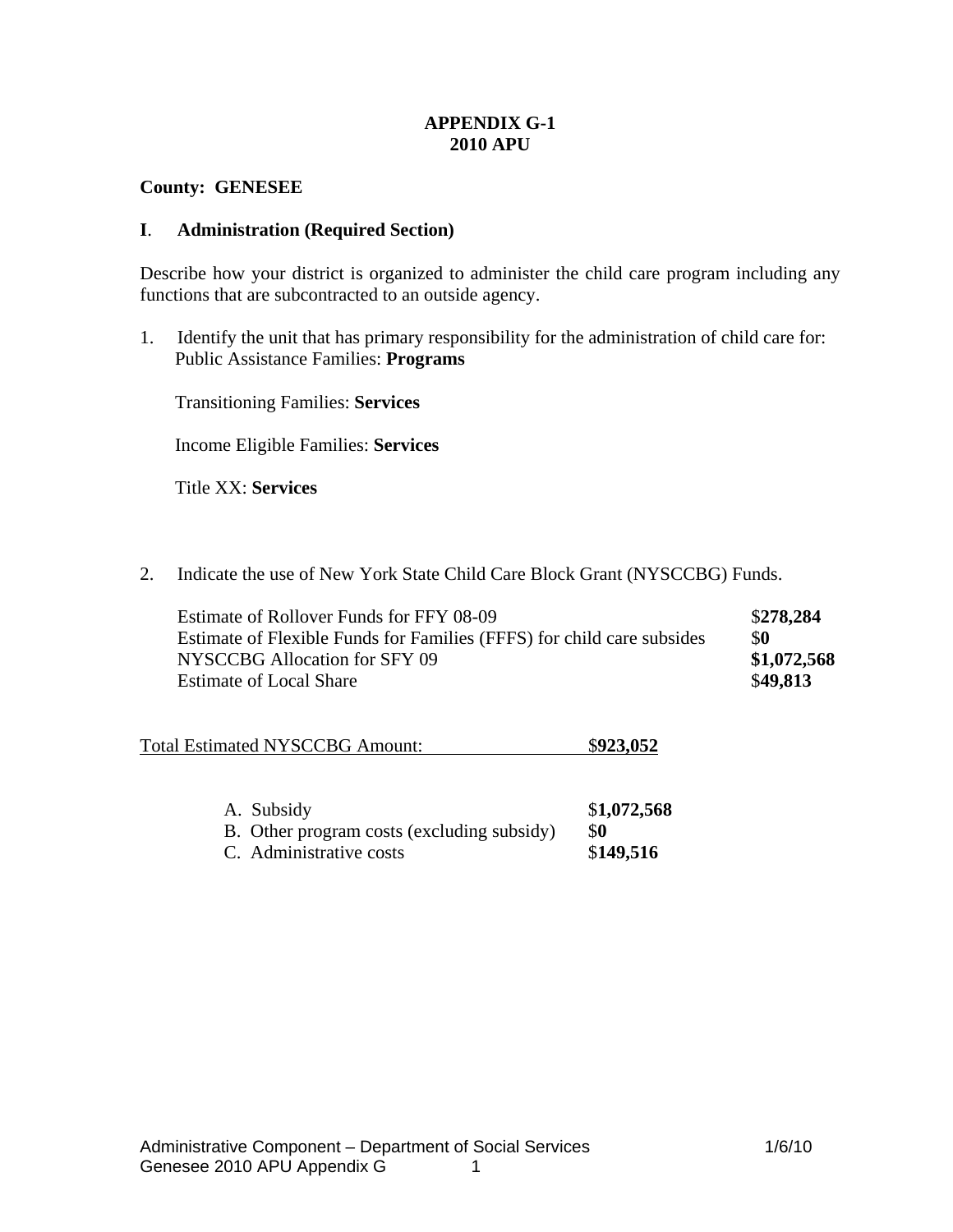3. Does your district have a contract or formal agreement with another organization to perform any of the following functions?

| Function:                                 | Organization: | <b>Amount of Contract:</b> |
|-------------------------------------------|---------------|----------------------------|
| Eligibility screening                     |               |                            |
| Screening of legally-<br>exempt providers |               |                            |
| Assistance in locating care               |               |                            |
| Child Care Information<br><b>Systems</b>  |               |                            |
| Other                                     |               |                            |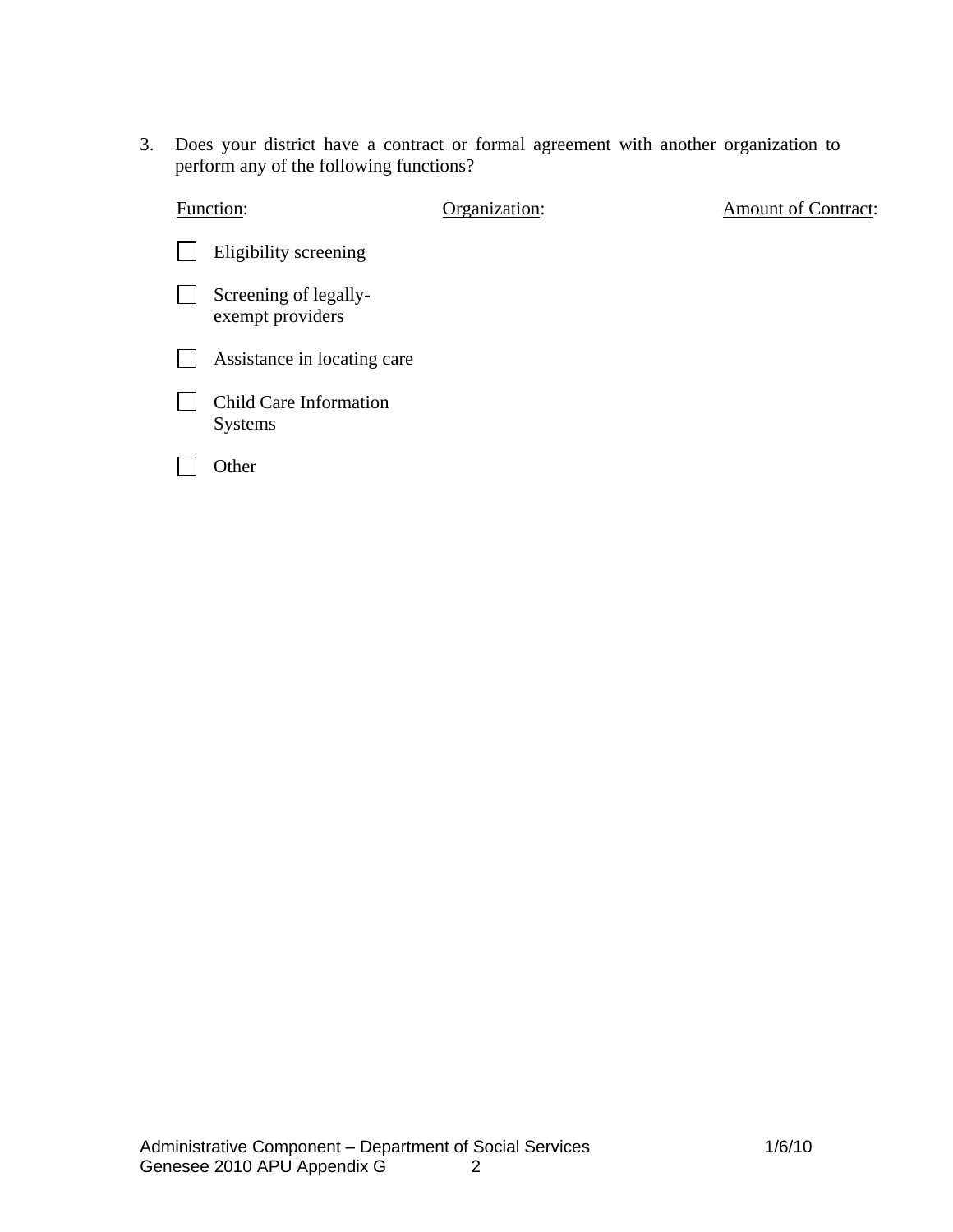## **APPENDIX G-2**

## **II. Other Eligible Families if Funds are Available (Required Section)**

Listed below are optional categories of eligible families that your district can include as part of its ICP. Select any categories your district wants to serve and describe any limitations associated with the category.

| <b>Optional Categories</b>                                                                                                                                                                         | Option                            | <b>Limitations</b> |
|----------------------------------------------------------------------------------------------------------------------------------------------------------------------------------------------------|-----------------------------------|--------------------|
| Public<br>Assistance (PA)<br>families<br>1.<br>participating in an approved activity in<br>addition to their required work activity.                                                               | $\times$ Yes<br>N <sub>0</sub>    |                    |
| 2. PA families or families with income up<br>to 200% of the State Income Standard<br>when the caretaker is:                                                                                        |                                   |                    |
| a) participating in an approved substance<br>abuse treatment program                                                                                                                               | $\times$ Yes<br>N <sub>0</sub>    |                    |
| b) homeless                                                                                                                                                                                        | $\times$ Yes<br>N <sub>0</sub>    |                    |
| c) a victim of domestic violence                                                                                                                                                                   | $\times$ Yes<br>N <sub>o</sub>    |                    |
| d) in an emergency situation of short<br>duration                                                                                                                                                  | $\boxtimes$ Yes<br>N <sub>o</sub> |                    |
| 3. Families with an open child protective<br>services case when child care is needed to<br>protect the child.                                                                                      | $\boxtimes$ Yes<br>N <sub>0</sub> |                    |
| 4. Families with income up to 200% of the<br>State Income Standard when child care<br>services are needed because the child's<br>caretaker:                                                        |                                   |                    |
| physically<br>mentally<br>is<br>a)<br><b>or</b><br>incapacitated                                                                                                                                   | $\boxtimes$ Yes<br>N <sub>0</sub> |                    |
| b) has family duties away from home                                                                                                                                                                | Yes<br>No                         |                    |
| 5. Families with income up to 200% of the<br>State Income Standard when child care<br>services are needed for the child's caretaker<br>to actively seek employment for a period up<br>to 6 months. | Yes<br>N <sub>o</sub>             |                    |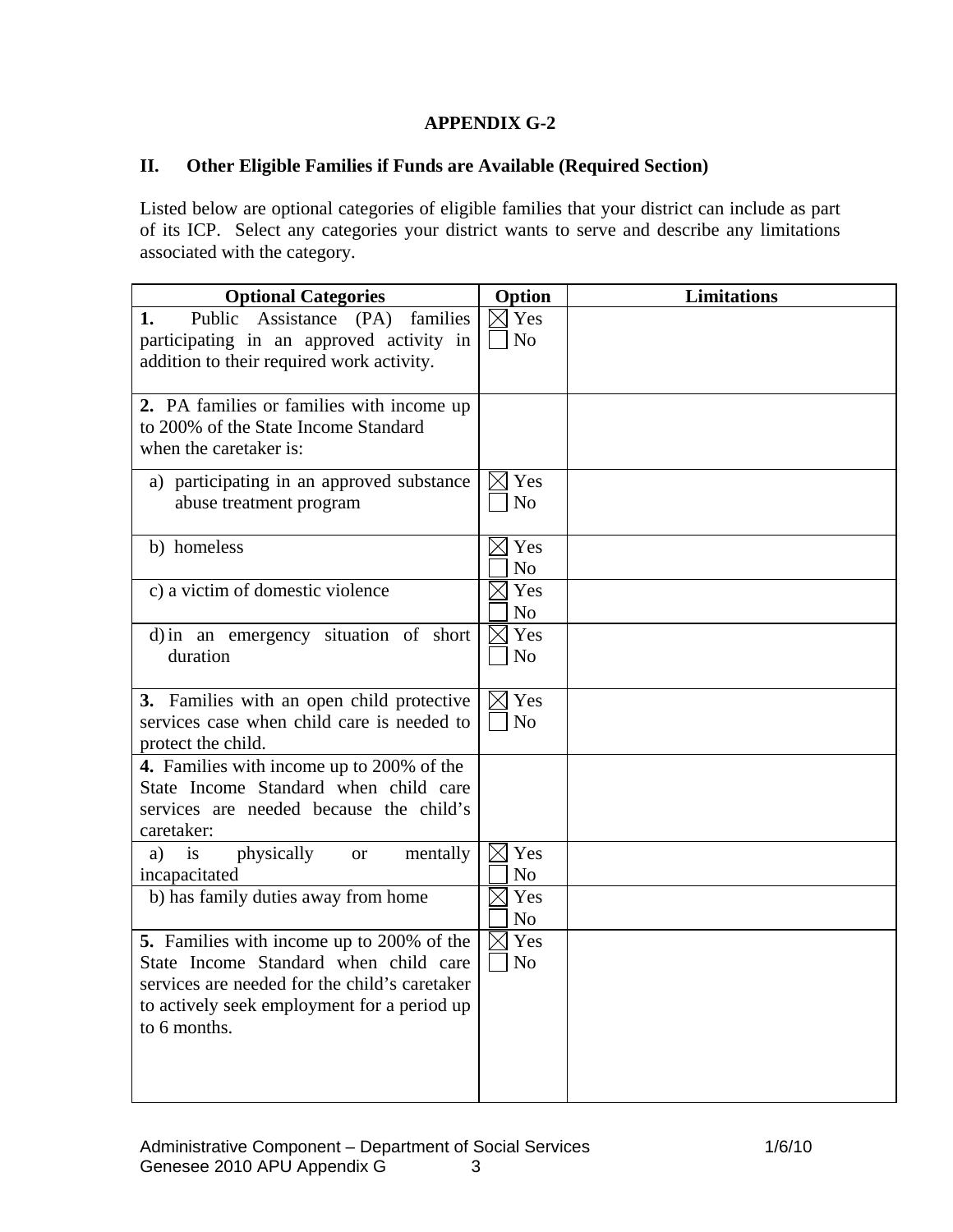| <b>6.</b> PA families where a sanctioned parent is<br>participating in unsubsidized employment,<br>earning wages at a level equal to or greater | $\boxtimes$<br>Yes<br>N <sub>o</sub> |  |
|-------------------------------------------------------------------------------------------------------------------------------------------------|--------------------------------------|--|
| than the minimum amount under law.                                                                                                              |                                      |  |
| 7. Families with income up to 200% of the                                                                                                       |                                      |  |
| State Income Standard when child care<br>services are needed for the child's caretaker                                                          |                                      |  |
| to participate in:                                                                                                                              |                                      |  |
| a) a public or private educational                                                                                                              | Yes                                  |  |
| facility providing a standard high school                                                                                                       | N <sub>o</sub>                       |  |
| curriculum offered by or approved by                                                                                                            |                                      |  |
| the local school district                                                                                                                       |                                      |  |
| b) an education program that prepares                                                                                                           | Yes                                  |  |
| an individual to obtain a NYS High                                                                                                              | N <sub>0</sub>                       |  |
| School equivalency diploma                                                                                                                      |                                      |  |
| c) a program providing basic remedial                                                                                                           | Yes                                  |  |
| education in the areas of reading,<br>mathematics,<br>writing,<br>and<br>oral                                                                   | No                                   |  |
| communications<br>for<br>individuals                                                                                                            |                                      |  |
| functioning below the ninth month of                                                                                                            |                                      |  |
| the eighth grade level                                                                                                                          |                                      |  |
| d) a program providing literacy training                                                                                                        | Yes                                  |  |
| designed to help individuals improve                                                                                                            | N <sub>o</sub>                       |  |
| their ability to read and write;                                                                                                                |                                      |  |
| e) English as a second language (ESL)                                                                                                           | Yes                                  |  |
| instructional<br>program<br>designed<br>to                                                                                                      | N <sub>o</sub>                       |  |
| develop skills in listening, speaking,<br>reading<br>and writing the English                                                                    |                                      |  |
| language for individuals whose primary                                                                                                          |                                      |  |
| language is other than English                                                                                                                  |                                      |  |
| f) a two year full-time degree granting                                                                                                         | Yes                                  |  |
| program at a community college, a two                                                                                                           | $\boxtimes$ No                       |  |
| year college, or an undergraduate                                                                                                               |                                      |  |
| college with a specific vocational goal                                                                                                         |                                      |  |
| leading to an associate degree or                                                                                                               |                                      |  |
| certificate of completion                                                                                                                       |                                      |  |
| g) a training program, which has a<br>specific occupational goal and is                                                                         | Yes<br>$\boxtimes$ No                |  |
| conducted by an institution licensed or                                                                                                         |                                      |  |
| approved by the State Education                                                                                                                 |                                      |  |
| Department other than a college or                                                                                                              |                                      |  |
| university                                                                                                                                      |                                      |  |
| h) a prevocational skill training program                                                                                                       | Yes                                  |  |
| such as, a basic education and literacy                                                                                                         | $\boxtimes$ No                       |  |
| training program                                                                                                                                |                                      |  |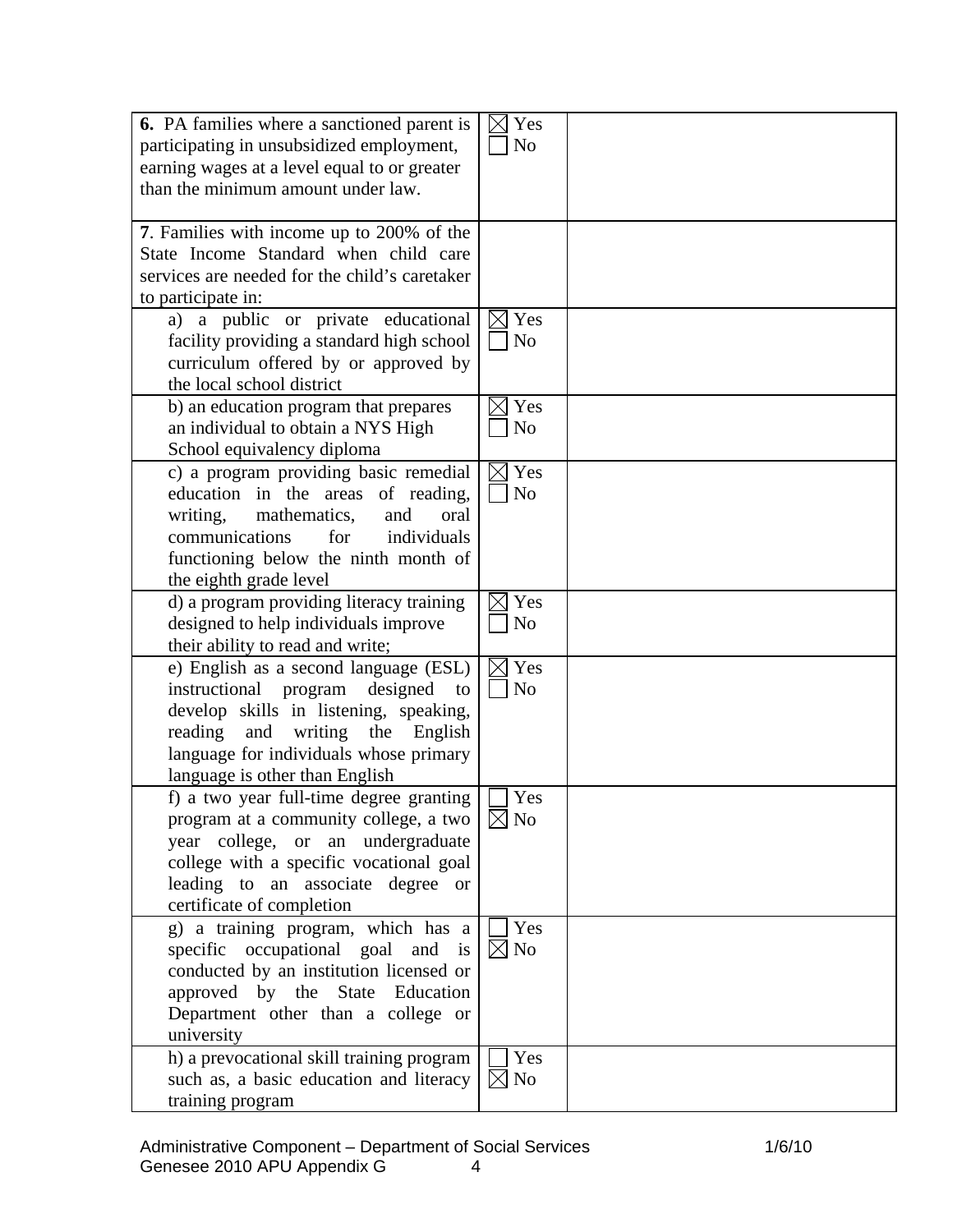| i) a demonstration project designed for<br>vocational training or other project<br>approved by the Department of Labor. | Yes<br>$\boxtimes$ No                |  |
|-------------------------------------------------------------------------------------------------------------------------|--------------------------------------|--|
| The parent/caretaker must complete the<br>selected programs listed under number<br>seven within 30 consecutive calendar |                                      |  |
| The parent/caretaker cannot<br>months.                                                                                  |                                      |  |
| enroll in more than one program.                                                                                        |                                      |  |
| 8. PA recipients and low income families<br>with incomes up to 200% of the State                                        | Yes<br>$\boxtimes$<br>N <sub>o</sub> |  |
| Income Standard who are satisfactorily                                                                                  |                                      |  |
| participating in a two-year program other                                                                               |                                      |  |
| than one with a specific vocational<br>sequence (leading to an associates degree or                                     |                                      |  |
| certificate of completion and that is                                                                                   |                                      |  |
| reasonably expected to lead to<br>an                                                                                    |                                      |  |
| improvement in the parent/caretaker's                                                                                   |                                      |  |
| earning capacity) as long as the parent(s) or                                                                           |                                      |  |
| caretaker is also working at least $17 \frac{1}{2}$                                                                     |                                      |  |
| hours per week. The parent/caretaker must                                                                               |                                      |  |
| his<br>demonstrate<br>$\alpha$<br>her<br>ability<br>to                                                                  |                                      |  |
| successfully complete the course of study.                                                                              | Yes                                  |  |
| 9. PA recipients and low income families<br>with incomes up to 200% of<br>the State                                     | $\boxtimes$ No                       |  |
| Income Standard who are satisfactorily                                                                                  |                                      |  |
| participating in a two-year college or                                                                                  |                                      |  |
| university program (other than one with a                                                                               |                                      |  |
| specific vocational sequence) leading to an                                                                             |                                      |  |
| associates degree or a certificate of                                                                                   |                                      |  |
| completion that is reasonably expected to                                                                               |                                      |  |
| lead<br>improvement<br>in<br>to<br>the<br>an                                                                            |                                      |  |
| parent/caretaker's earning capacity as long                                                                             |                                      |  |
| as the parent $(s)$ or caretaker is also working<br>at least $17 \frac{1}{2}$ hours per week. The                       |                                      |  |
| parent/caretaker must demonstrate his or                                                                                |                                      |  |
| her ability to successfully complete the                                                                                |                                      |  |
| course of study.                                                                                                        |                                      |  |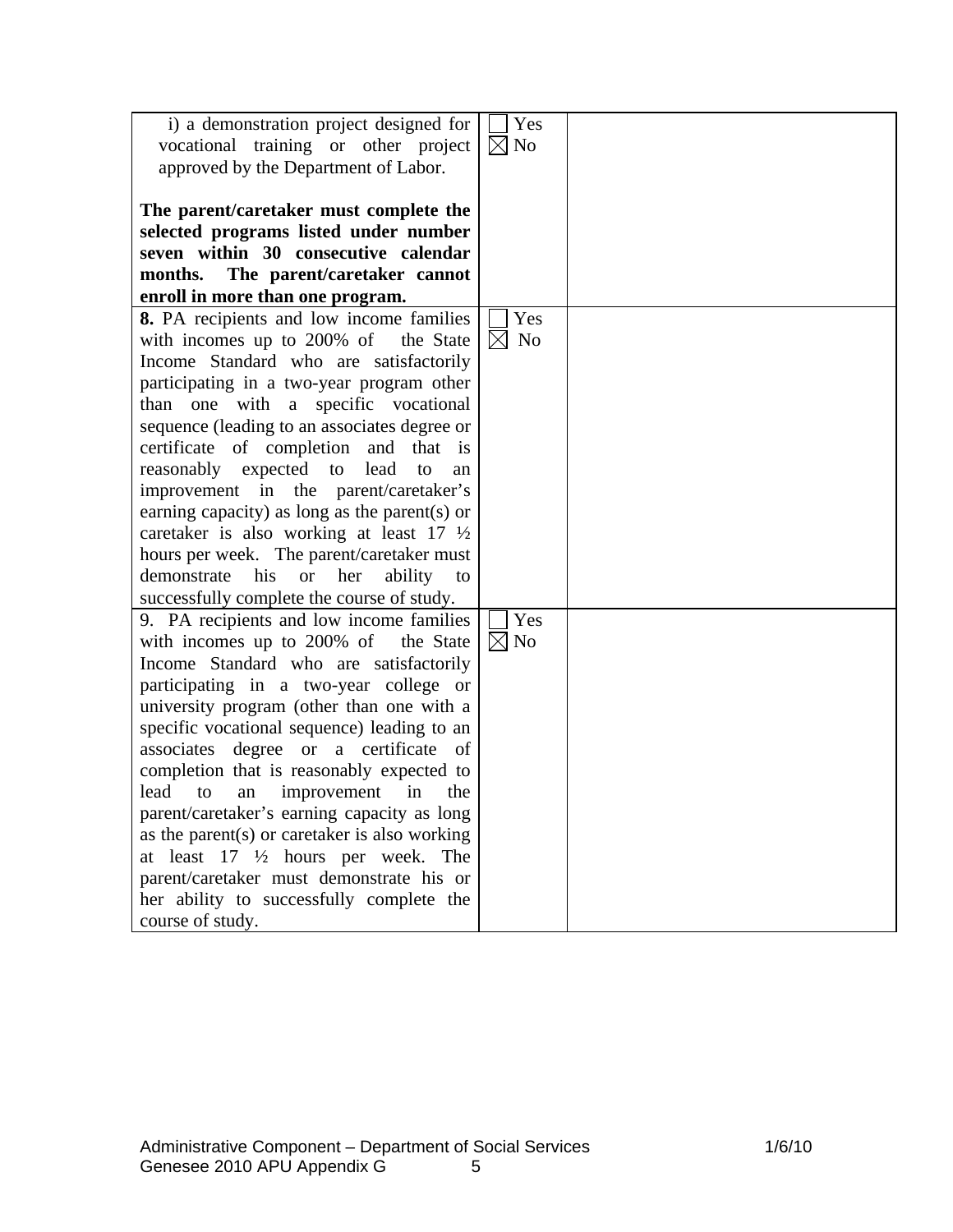| 10. PA recipients and low income families<br>Yes<br>$\boxtimes$ No<br>with incomes up to 200% of the State<br>Income Standard who are satisfactorily<br>participating in a four-year college or<br>university program (leading to a bachelor<br>degree and that is reasonably expected to<br>improvement in<br>lead<br>the<br>to<br>an<br>parent/caretaker's earning capacity) as long<br>as the parent(s) or caretaker is also working |
|-----------------------------------------------------------------------------------------------------------------------------------------------------------------------------------------------------------------------------------------------------------------------------------------------------------------------------------------------------------------------------------------------------------------------------------------|
|                                                                                                                                                                                                                                                                                                                                                                                                                                         |
|                                                                                                                                                                                                                                                                                                                                                                                                                                         |
|                                                                                                                                                                                                                                                                                                                                                                                                                                         |
|                                                                                                                                                                                                                                                                                                                                                                                                                                         |
|                                                                                                                                                                                                                                                                                                                                                                                                                                         |
|                                                                                                                                                                                                                                                                                                                                                                                                                                         |
|                                                                                                                                                                                                                                                                                                                                                                                                                                         |
|                                                                                                                                                                                                                                                                                                                                                                                                                                         |
| at least $17 \frac{1}{2}$ hours per week. The                                                                                                                                                                                                                                                                                                                                                                                           |
| parent/caretaker must demonstrate his or                                                                                                                                                                                                                                                                                                                                                                                                |
| her ability to successfully complete the                                                                                                                                                                                                                                                                                                                                                                                                |
| course of study.                                                                                                                                                                                                                                                                                                                                                                                                                        |
| 11. Families with income up to 200% of the<br>Yes                                                                                                                                                                                                                                                                                                                                                                                       |
| State Income Standard when child care<br>$\boxtimes$ No                                                                                                                                                                                                                                                                                                                                                                                 |
| services are needed for the child's caretaker                                                                                                                                                                                                                                                                                                                                                                                           |
| to participate in a program to train workers                                                                                                                                                                                                                                                                                                                                                                                            |
| in a employment field that currently is or is                                                                                                                                                                                                                                                                                                                                                                                           |
| likely to be in demand in the near future, if                                                                                                                                                                                                                                                                                                                                                                                           |
| the caretaker documents that he or she is a                                                                                                                                                                                                                                                                                                                                                                                             |
| dislocated worker<br>and<br>is<br>currently                                                                                                                                                                                                                                                                                                                                                                                             |
| registered in such a program, provided that                                                                                                                                                                                                                                                                                                                                                                                             |
| child care services are only used for the                                                                                                                                                                                                                                                                                                                                                                                               |
| portion of the day the caretaker is able to                                                                                                                                                                                                                                                                                                                                                                                             |
| document is directly related to the caretaker                                                                                                                                                                                                                                                                                                                                                                                           |
| engaging in such a program.                                                                                                                                                                                                                                                                                                                                                                                                             |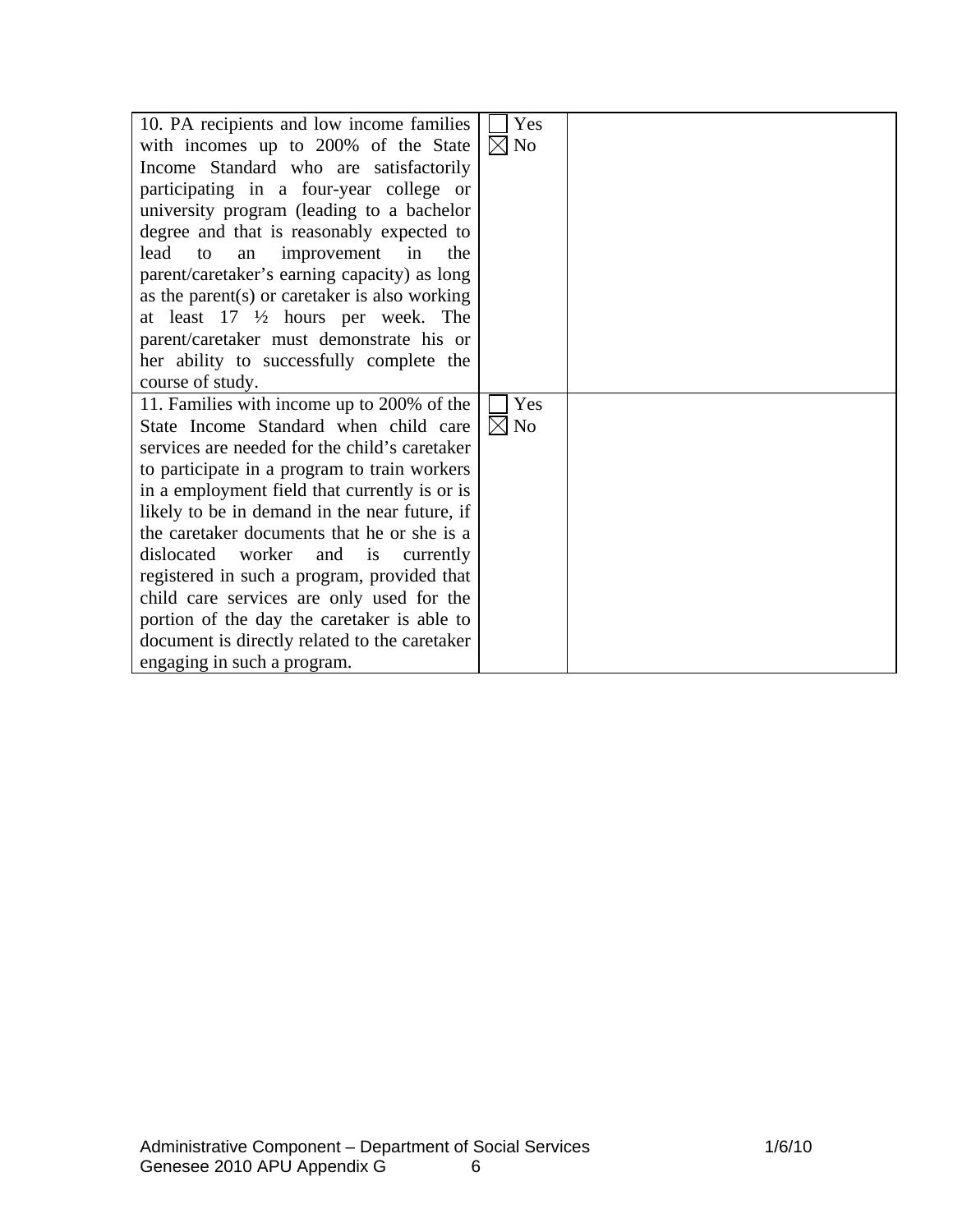## **APPENDIX G-3**

### **III. Reasonable Distance, Very Low Income, Family Share, Case Closings and Openings, and Fraud and Abuse Control Activities (Required Section)**

#### **Reasonable Distance**

Your district is required to define reasonable distance based on community standards for determining accessible child care.

 The following defines "reasonable distance": **Availiability of suitable child care within (10) mile radius of the caretaker/relatives home or place of employment.** 

 Describe any steps/consultations made to arrive at your definition: **Discussed with Family Assistance, employment and day care units within DSS and with major employment sub-contractor, Genesee County Job Development Bureau.** 

#### **Very Low Income**

Very Low Income is defined by each district and is used in determining priorities for child care benefits.

Very Low Income is defined as **200**% of the State Income Standard.

#### **Family Share**

Family share is the weekly amount paid towards the costs of the child care services by the child's parent or caretaker. In establishing family share, your district must select a percentage from 10% to 35% to use in calculating the family share. The family share of child care is calculated by applying the family share percentage against the amount of the family's annual gross income that is in excess of the State Income Standard divided by 52.

Family Share Percentage selected by our district **35**%.

#### **Case Closings** (select one or two)

1. The district must describe below how priority is given to federally mandated priorities and describe local priorities. If all NYSCCBG funds are committed, the district will discontinue funding to those families that have lower priorities in order to serve families with higher priorities. Described below is how the district will select cases to be closed in the event that there are insufficient or no funds available.

### **Cases will not be closed due to insufficient funds. A waiting list will be utilized for cases to be oened until all funds are available.**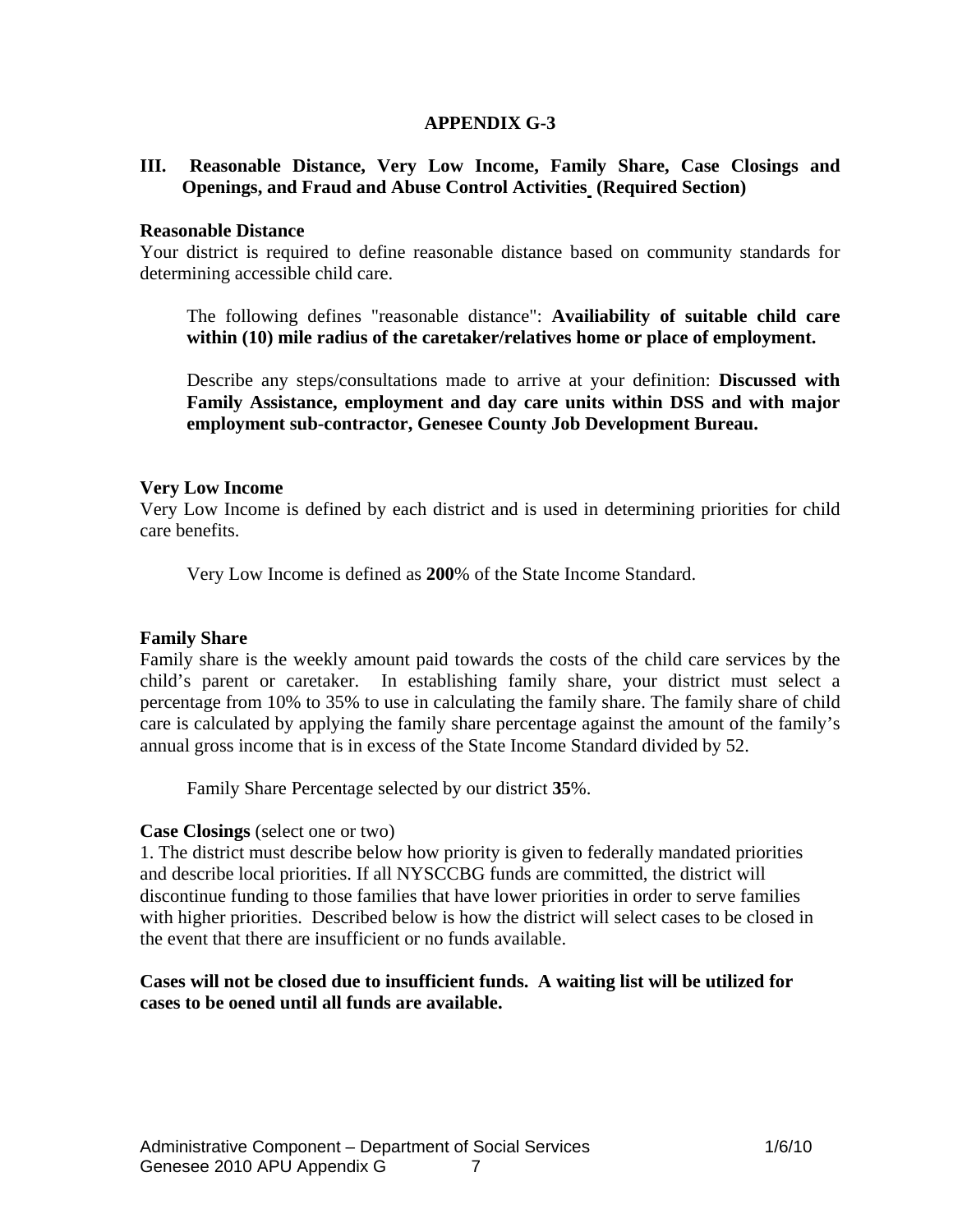2. The district has not established priorities beyond the federally-mandated priorities. If all NYSCCBG funds are committed, case closings for families which are not eligible under a child care guarantee and are not a federally-mandated priority must be based on the length of time in receipt of services. The length of time used to close cases may be based either on the shortest or longest time receiving child care services but must be consistent for all families. The district has chosen to close cases based on:

shortest time receiving child care services  $\boxtimes$  longest time receiving child care services

### **Case Openings**

The district must describe below how priority is given to federally mandated priorities and how the district will select cases to be opened in the event that there are insufficient funds available.

**Genesee County grants federal priority to very low income and families with special needs when selecting cases for case openings when there is insufficient funds to open all eligible families. Cases will be prioritized from any waiting list in the following order: families that have children with special needs, followed by c combination of families with the lowest income that have been on the waiting list the longest.** 

### **Fraud and Abuse Control Activities**

The district must identify below the criteria it will use to determine which child care subsidy applications suggest a higher than acceptable risk for fraudulent or erroneous child care subsidy payment and procedures for referring such applications to the district's front end detection system.

**Documents or information provided are inconsistent with application, such as different name used for signature.** 

**Prior history of denial, case closing, or overpayments resulting from an investigation. Application inconsistent with prior case.** 

**No absent parent information or information is inconsistent with application.** 

The district must describe below it sampling methodology used to determine which cases it will seek verification of an applicant or recipient's continued need for child care including, as applicable, verification of participation in employment, education or other required activities. **The ideal methodology will be to review all cases (100%) at the time of the 6 month recertification. The recipients will be required to provide verification of employment, school/education, etc. At the very minimum, using July 2005-June 2006 case load estimates Genesee County had 208 Non-TA daycare cases; the sample methodology for this universe ( N= 208 cases) will be to review approximatley 12 cases/month or 144/year, based on the 2005-2006 case load. In either case, the review will examine and verify the applicants continued need for child care.**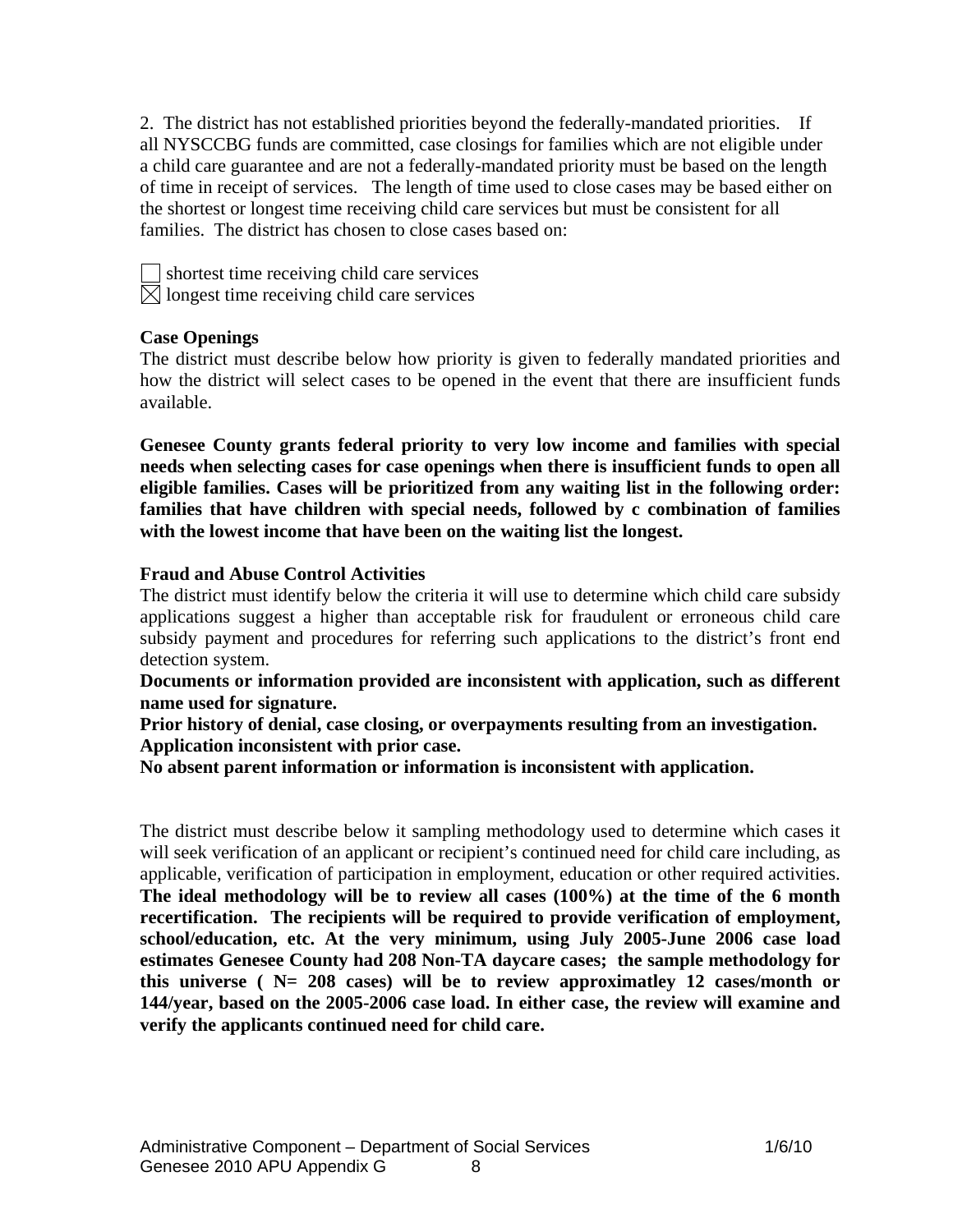The district must describe below it sampling methodology used to determine which child care providers of subsidized child care services they will review for the purpose of comparing the child care providers attendance forms for children receiving subsidized child care services and any child and adult care food program inspection forms to verify that child care was actually provided on the days listed on the attendance forms.

**ALL providers of subsidized childcare services that participate in CACFP will bereviewed on a yearly basis. ALL (at this point Genesee County has 15 such providers) legally exempt, group family day care and family day care will be reviewed for the purpose of comparing the providers subsidized attendance forms with the CACFP monitoring inspection forms to verify that child care was actually provided on the days listed on the districts attendance forms.**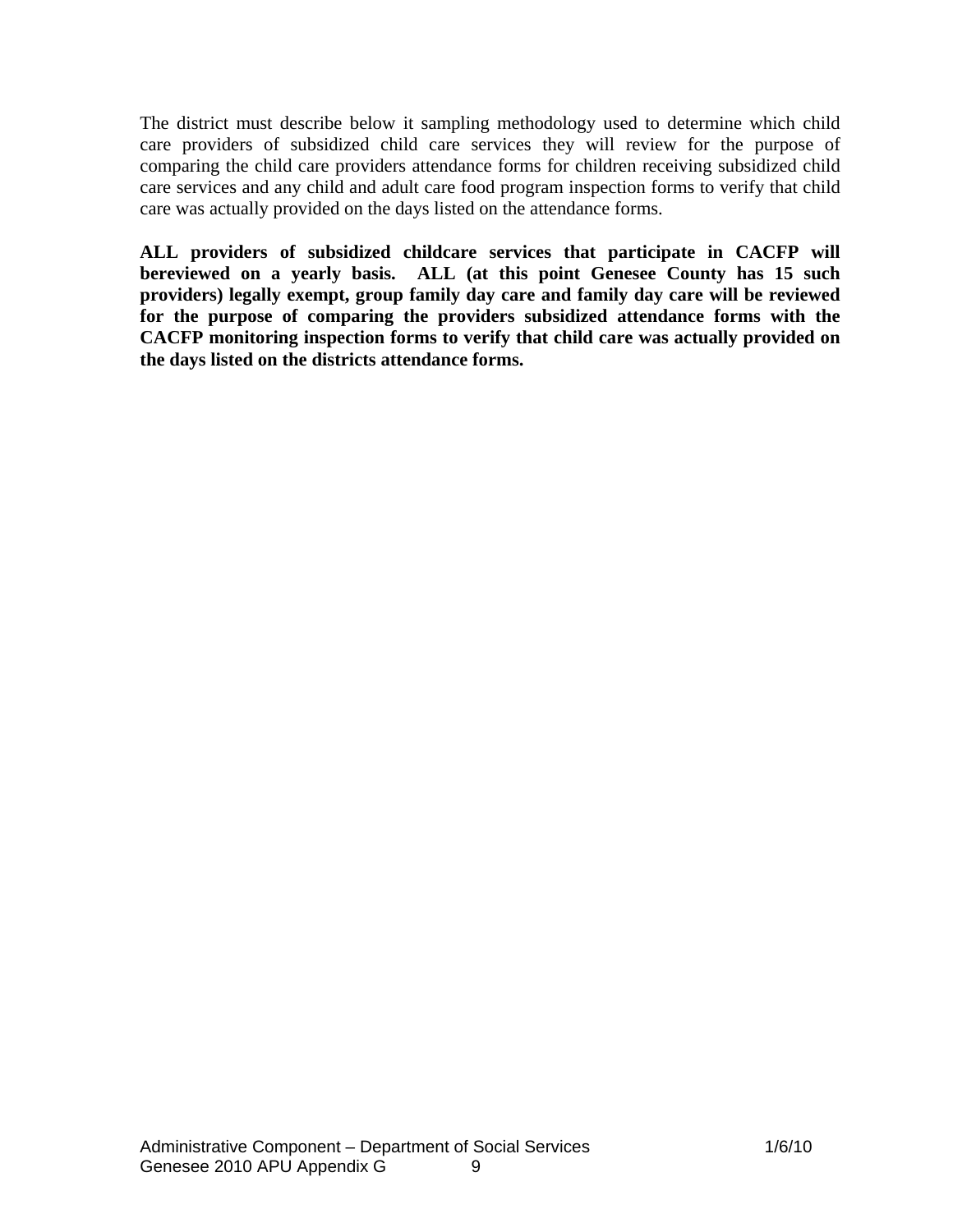## **APPENDIX G-4**

#### **IV. District Options (Required Section)**

Districts have certain flexibility to administer the child care subsidy program to meet local needs. Check which options that your district wishes to include in your county plan. Complete attachments for any area(s) checked.

- 1. Our district has identified local priorities in addition to the federal priorities (complete Appendix G-5).
- 2. **Our district has chosen to establish funding set-asides for NYSCCBG** (complete Appendix G-6).
- 3. Cur district is using Title XX funds for the provision of child care services (complete Appendix G-7).
- 4. Our district has chosen to establish additional local standards for child care providers (complete Appendix G-8).
- 5.  $\boxtimes$  Our district has chosen to make payments to child care providers for absences (complete Appendix G-9).
- 6. Our district has chosen to make payments to child care providers for program closures (complete Appendix G-10).
- 7. Our district has chosen to pay for transportation to and from a child care provider (complete Appendix G-11).
- 8.  $\vert$  Our district has chosen to pay up to a 15% higher than the applicable market rates for regulated child care services that have been accredited by a nationally recognized child care organization (complete Appendix G-11).
- 9. Our district has chosen to pay up to 15% higher than the applicable market rates for non-traditional hours (complete Appendix G-11).
- 10. Our district has chosen to pay up to 75% of the enhanced market rate for legally-exempt family and in-home child care providers who have completed 10 hours of training and the training has been verified by the legally-exempt care giver enrollment agency (complete Appendix G-11).
- 11. Our district has chosen to pay for child care services while a caretaker who works the second or third shift sleeps (complete Appendix G-11).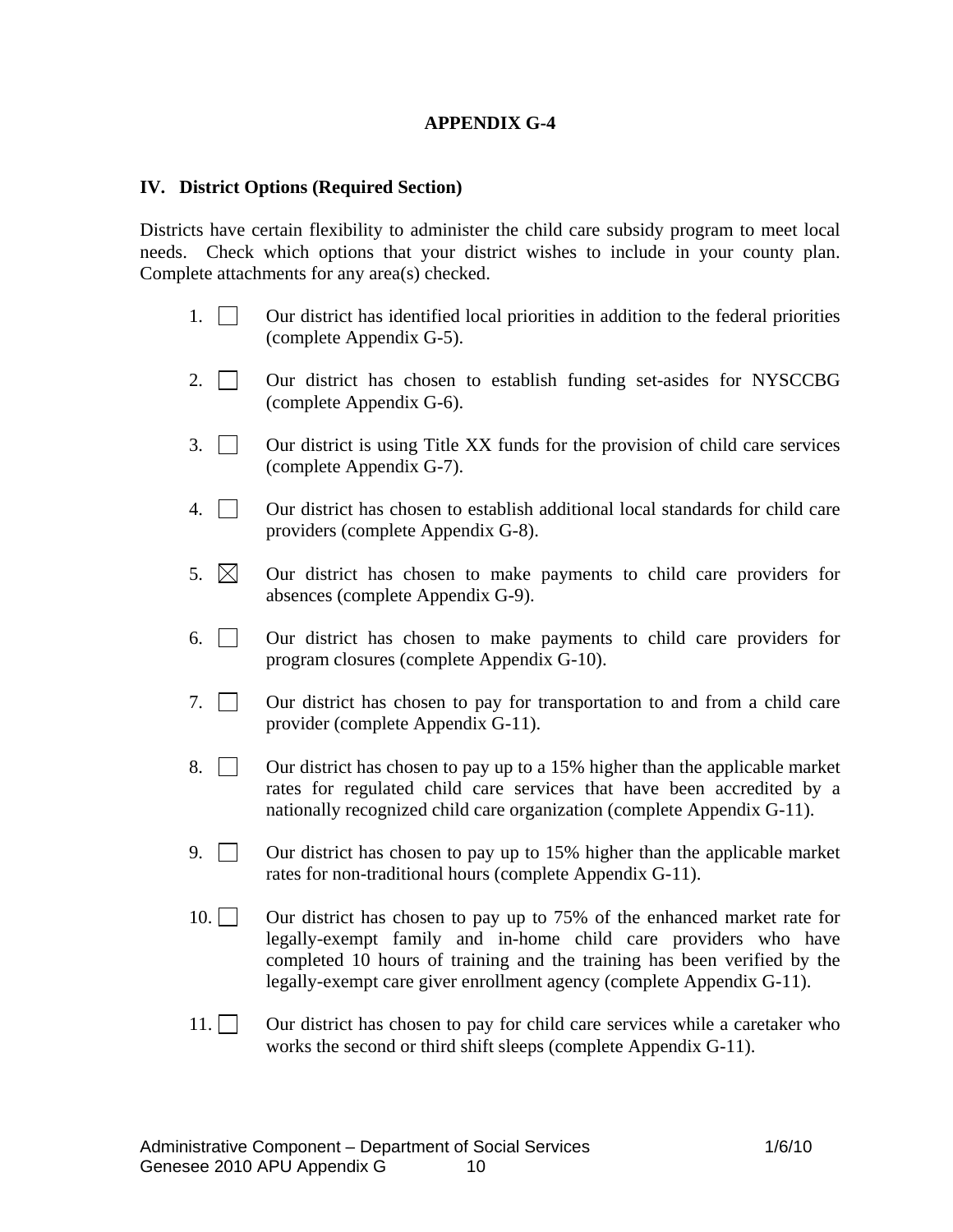- 12. Our district has chosen to make payments to child care providers who provide child care services, which exceed 24 consecutive hours (complete Appendix G-12).
- 13. Our district has chosen to include 18, 19 or 20 year olds in the Child Care Services Unit (complete Appendix G-12).
- 14. Our district is seeking a waiver from one or more regulatory provisions. Such waivers are limited to those regulatory standards that are not specifically included in law (complete Appendix G- 12).
- 15.  $\boxtimes$  Our district has chosen to pay for breaks in activity for low income families (non public assistance families, complete Appendix G-12).
- 16.  $\boxtimes$  Our district has chosen to use local equivalent forms such as, but not limited to, child care application, client notification and/or legally exempt enrollment forms (attach copies of the local equivalent forms your district uses).

Any previous approvals for local equivalent forms will not be carried forward into this county plan. Therefore, any local equivalent forms a district wishes to establish or renew must be included in this plan and will be subject to review and approval by OCFS.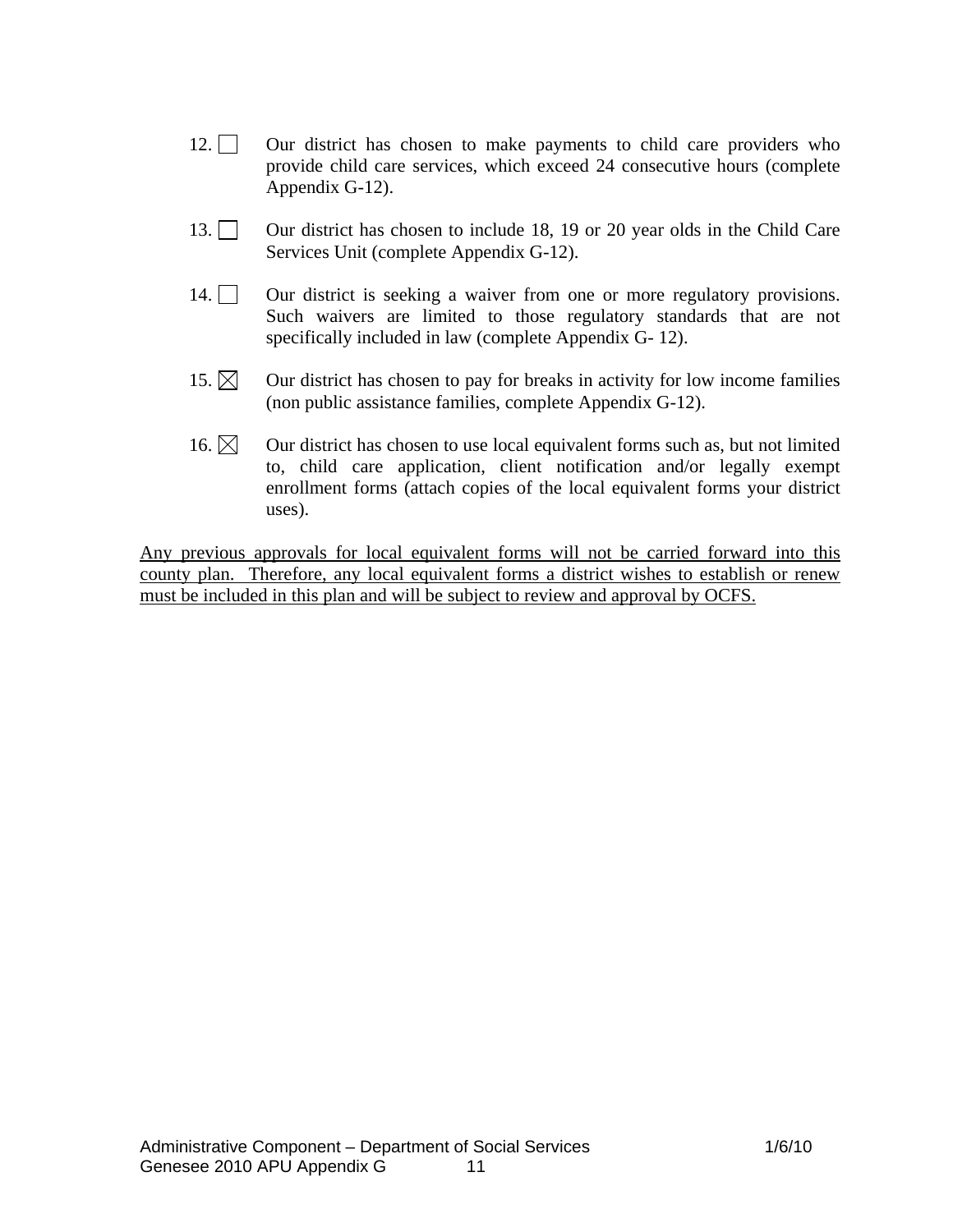## **APPENDIX G-5 PRIORITY POPULATIONS-ADDITIONAL LOCAL PRIORITIES**

In addition to the federal priorities of very low income families and families with children who have special needs, the following additional local priorities have been selected:

| Category:    | Rank: |
|--------------|-------|
| Description: |       |
|              |       |
| Category:    | Rank: |
| Description: |       |
|              |       |
| Category:    | Rank: |
| Description: |       |
|              |       |
| Category:    | Rank: |
| Description: |       |
|              |       |
| Category:    | Rank: |
| Description: |       |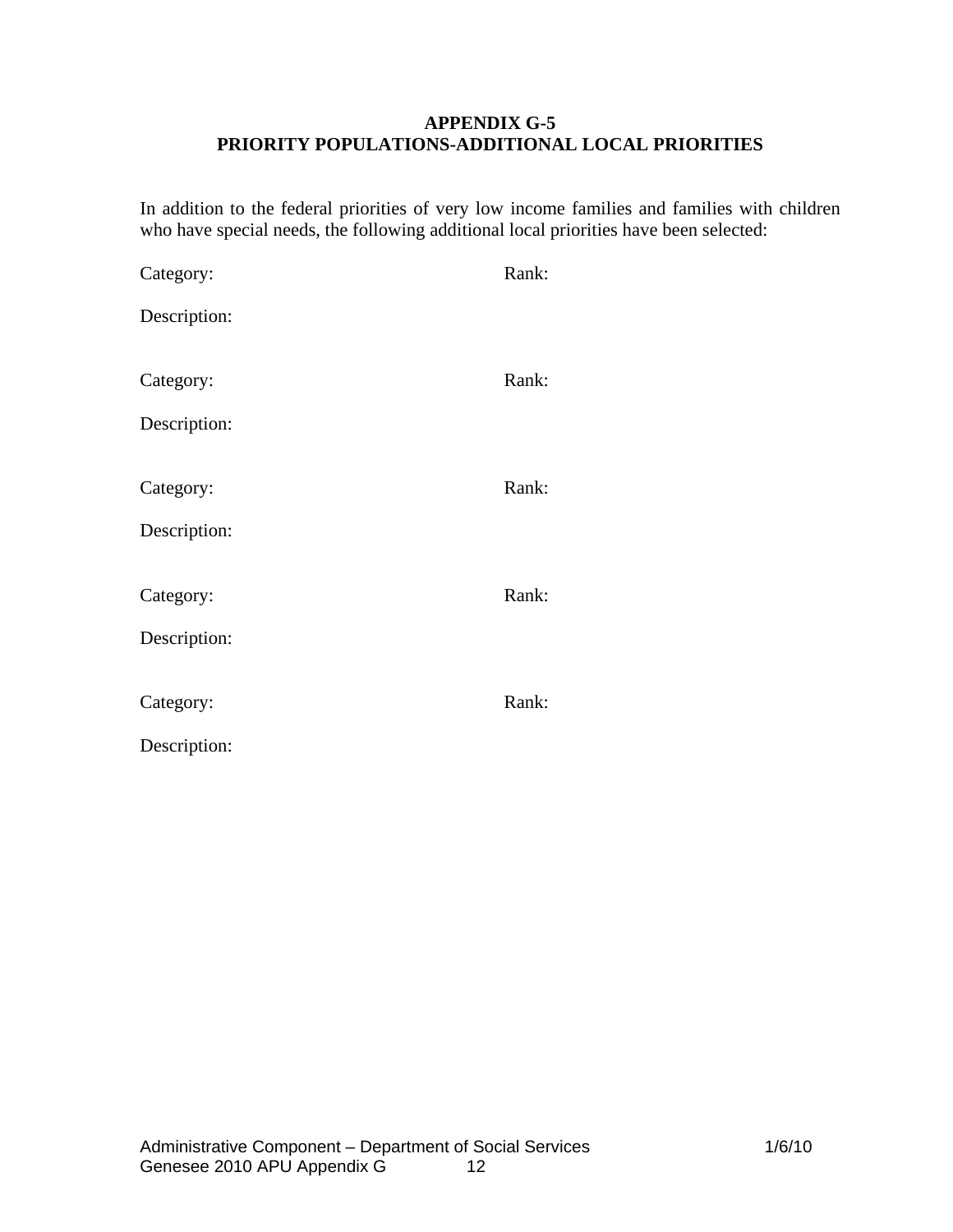## **APPENDIX G-6 FUNDING SET-ASIDES**

| <b>Total NYSCCBG Block Grant Amount Including Local</b><br><b>Funds</b> |    |  |
|-------------------------------------------------------------------------|----|--|
| Category:                                                               | \$ |  |
| Category:                                                               | \$ |  |
| Category:                                                               | \$ |  |
| Category:                                                               | \$ |  |
| Category:                                                               | \$ |  |
| Category:                                                               | \$ |  |
| Category:                                                               | \$ |  |
| <b>Total set asides</b>                                                 | \$ |  |

Describe for each category the rationale behind specific set-aside amounts out of the NYSCCBG (e.g. estimated number of children, etc.).

Category:

Category:

Category:

Category:

Category: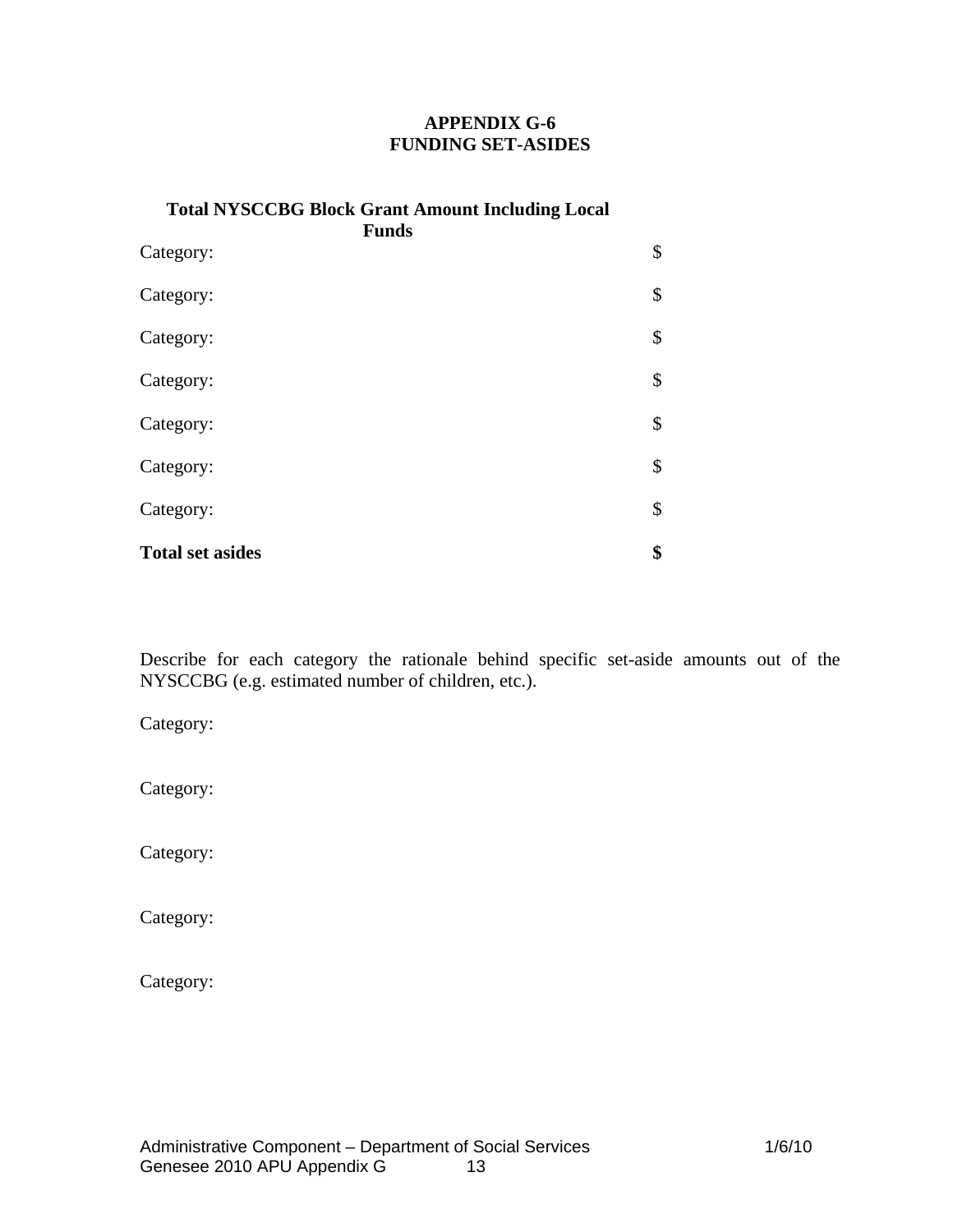# **APPENDIX G-6 (continued)**

The following amounts are set aside for specific priorities out of the Title XX block grant:

| Total set asides (Title XX) |  |
|-----------------------------|--|
| Category:                   |  |
| Category:                   |  |
| Category:                   |  |

Describe for each category the rationale behind specific set aside amounts out of the Title XX block grant (e.g. estimated number of children, etc.).

Category:

Category:

Category:

Category: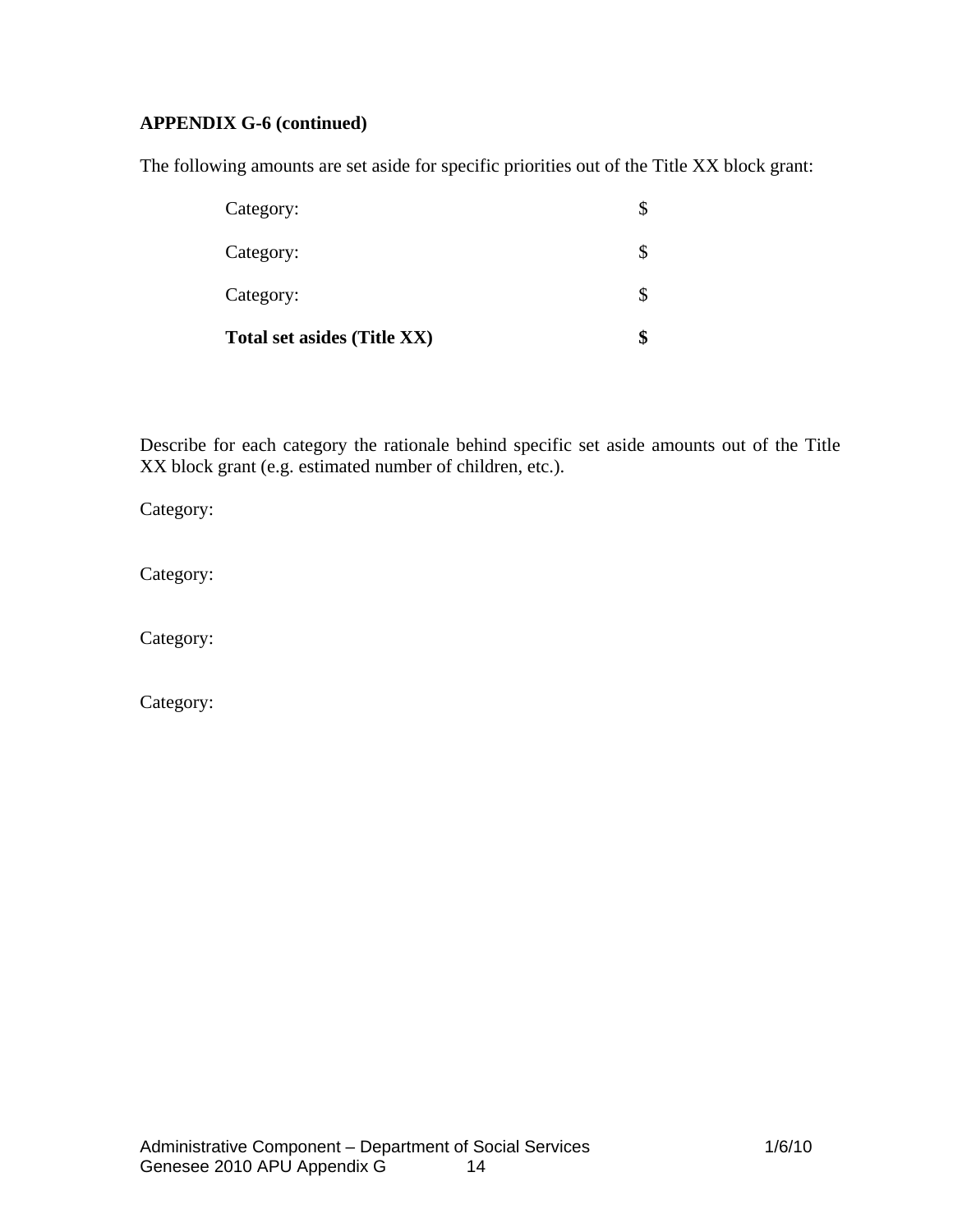### **APPENDIX G-7 TITLE XX CHILD CARE**

Projected total Title XX expenditures for plan duration: \$

Financial eligibility limits (percentage of State Income Standard) your district will apply based on family size. Maximum reimbursable limits are 275% for a family of 1 or 2, 255% for a family of 3, and 225% for a family of 4 or more. Districts that are utilizing Title XX funds only for child protective and/or preventive child care services must not enter financial eligibility limits as these services are offered without regard to income.

Family Size: (2) % (3) % (4) %

Programmatic Eligibility for Income Eligible Families. (Check all that apply.)

| Title XX:                                                                                                   |  | employment                                                     |  | education/training |
|-------------------------------------------------------------------------------------------------------------|--|----------------------------------------------------------------|--|--------------------|
|                                                                                                             |  | seeking employment                                             |  | illness/incapacity |
|                                                                                                             |  | homelessness                                                   |  | domestic violence  |
|                                                                                                             |  | emergency situation of short duration                          |  |                    |
|                                                                                                             |  | participating in an approved substance abuse treatment program |  |                    |
| Does your district apply any limitations to the programmatic eligibility criteria?<br>YES<br>N <sub>O</sub> |  |                                                                |  |                    |
| (See Technical Assistance #1 for information on limiting eligibility.)                                      |  |                                                                |  |                    |

If yes, describe eligibility criteria:

|                      |  | Does your district prioritize certain eligible families for Title XX funding? |
|----------------------|--|-------------------------------------------------------------------------------|
| $\Box$ YES $\Box$ NO |  |                                                                               |

If yes, describe which families will receive priority:

Does your district use Title XX funds for child care for open child protective services cases?  $|$  YES  $|$  NO

Does your district use Title XX funds for child care for open child preventive services cases? **NO** YES NO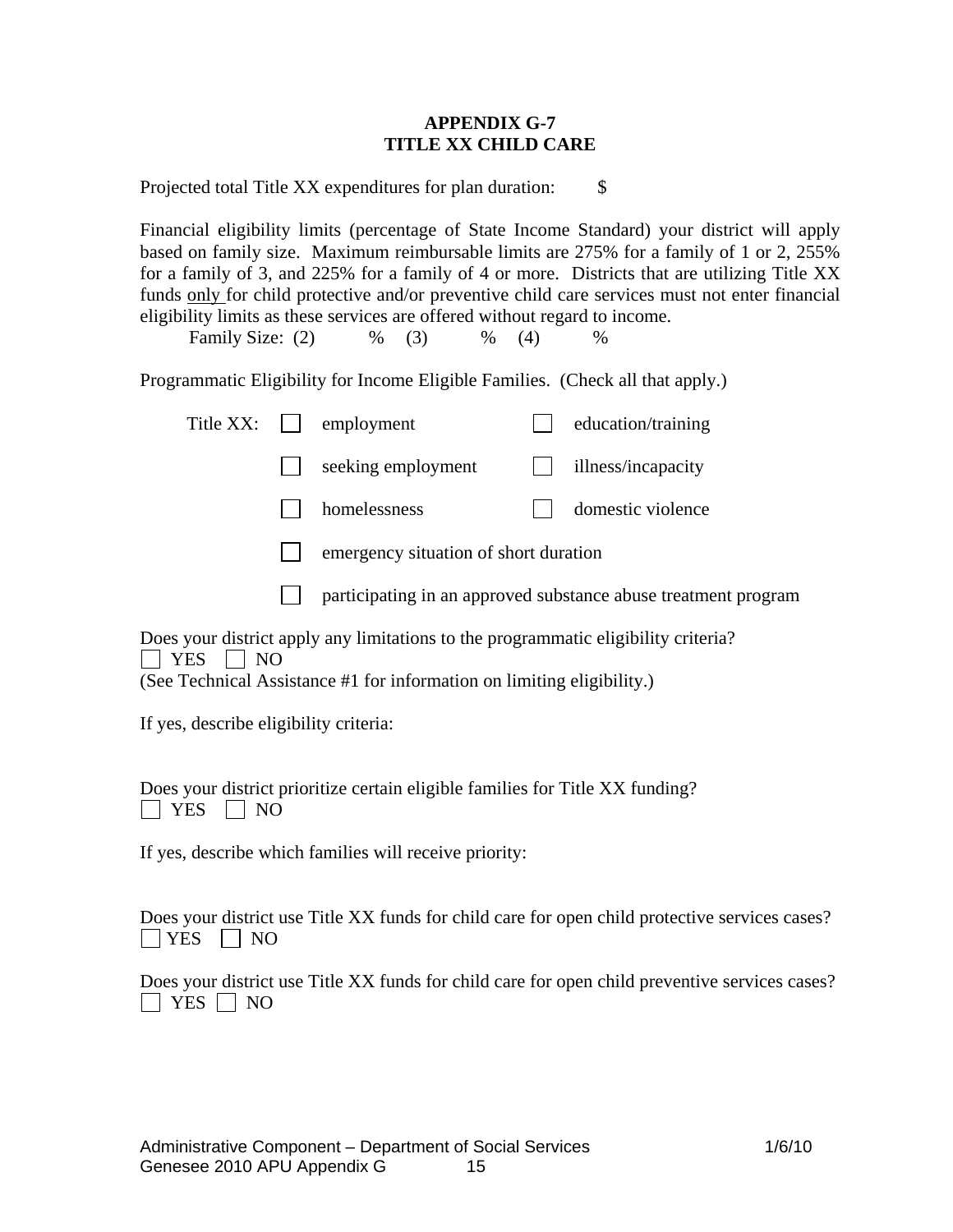### **APPENDIX G-8 ADDITIONAL LOCAL STANDARDS FOR CHILD CARE PROVIDERS**

The district may propose local standards in addition to the State standards for providers who will receive child care subsidies.

- 1. Described below are the additional local standards that will be required of providers as well as which providers must comply with each additional standard.
- 2. Described below are the methods and resources that will be utilized to determine that these additional local standards are being met.
- 3. Described below are the procedures the district will use to notify the Legally Exempt Caregiver Enrollment Agency as to whether or not the legally exempt provider is in compliance with the additional local standards. (Districts only need to describe this procedure if the additional local standard is applied to legally exempt child care providers.)
- 4. Described below is the justification for each additional standard.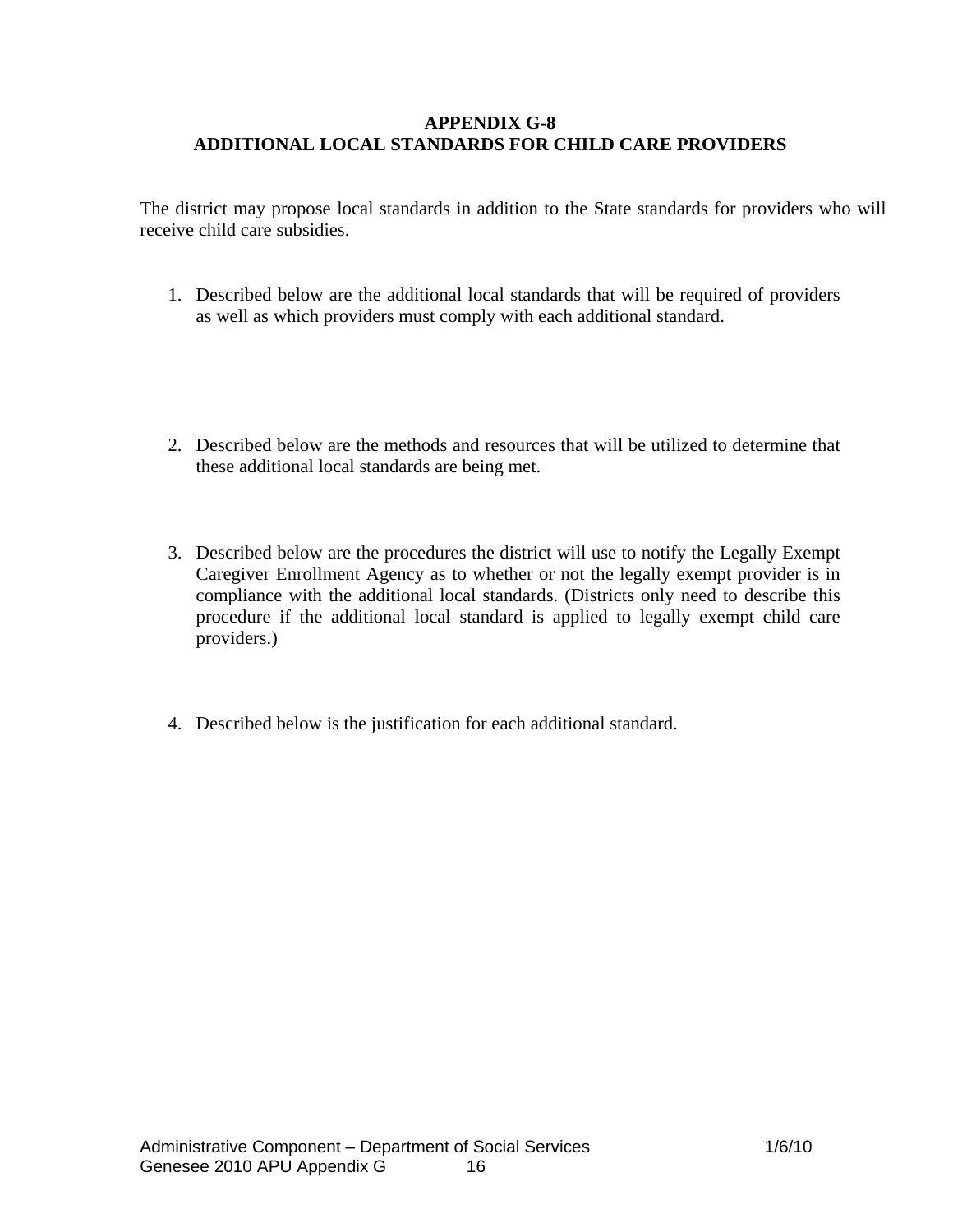### **APPENDIX G-9 PAYMENT TO CHILD CARE PROVIDERS FOR ABSENCES**

The following providers are eligible for payment for absences: (Check any that are eligible)

|  | Day Care Center                                            |          | Legally Exempt Group                                                               |
|--|------------------------------------------------------------|----------|------------------------------------------------------------------------------------|
|  | Group Family Day Care                                      |          | School Age Child Care                                                              |
|  | <b>Family Day Care</b>                                     |          |                                                                                    |
|  | contract<br>or letter of intent. $\boxtimes$ Yes $\Box$ No |          | Our district will only pay for absences to providers with which the district has a |
|  | Base period selected (check one)                           | 3 months | 6 months                                                                           |

Number of absences allowed during base period:

| <b>Period</b> | <b>Routine Limits</b><br>(# of days) | <b>Extenuating</b><br><b>Circumstances</b><br>$#$ of days) | <b>Total Number of</b><br><b>Absences Allowed</b><br>$#$ of days) |
|---------------|--------------------------------------|------------------------------------------------------------|-------------------------------------------------------------------|
| In a month    | 12                                   |                                                            |                                                                   |
| Base period   |                                      | N/A                                                        |                                                                   |

List reasons for absences for which the district will allow payment:

List any limitations on the above providers' eligibility for payment for absences:

Note: Legally exempt family child care and in-home child care providers are **not** eligible to receive payment for absences.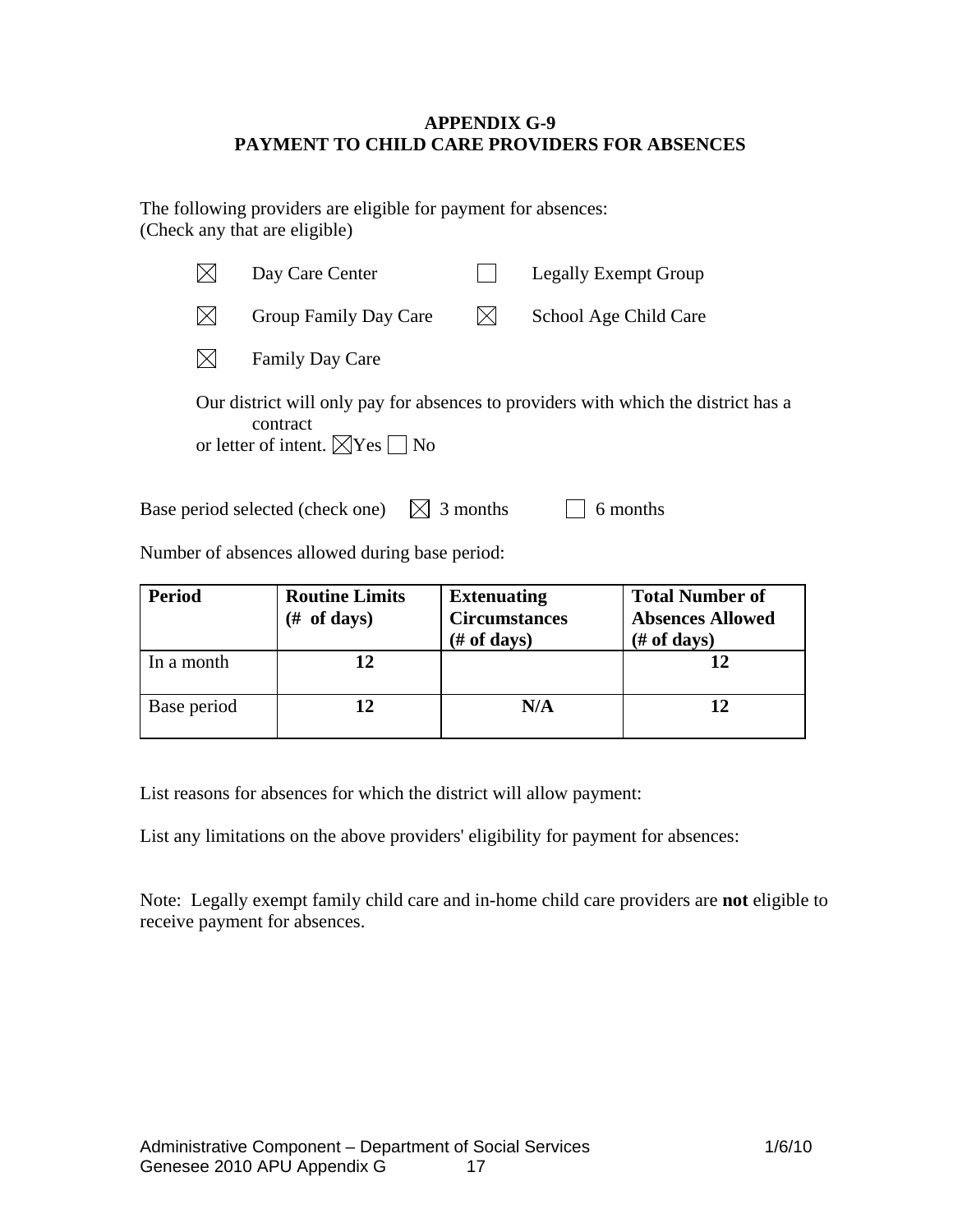## **APPENDIX G-10 PAYMENT TO CHILD CARE PROVIDERS FOR PROGRAM CLOSURES**

The following providers are eligible for payment for program closures:

| Day Care Center       | Legally Exempt Group  |
|-----------------------|-----------------------|
| Group Family Day Care | School Age Child Care |
| Family Day Care       |                       |
|                       |                       |

| Our district will only pay for program closures to providers with which the district has a |  |  |  |
|--------------------------------------------------------------------------------------------|--|--|--|
| contract or letter of intent. $\Box$ Yes $\Box$ No                                         |  |  |  |

Enter the number of days allowed for program closures (maximum allowable program closures is five days).

List the allowable program closures for which the district will provide payment.

Note: Legally exempt family child care and in-home child car providers are **not** allowed to be reimbursed for program closures.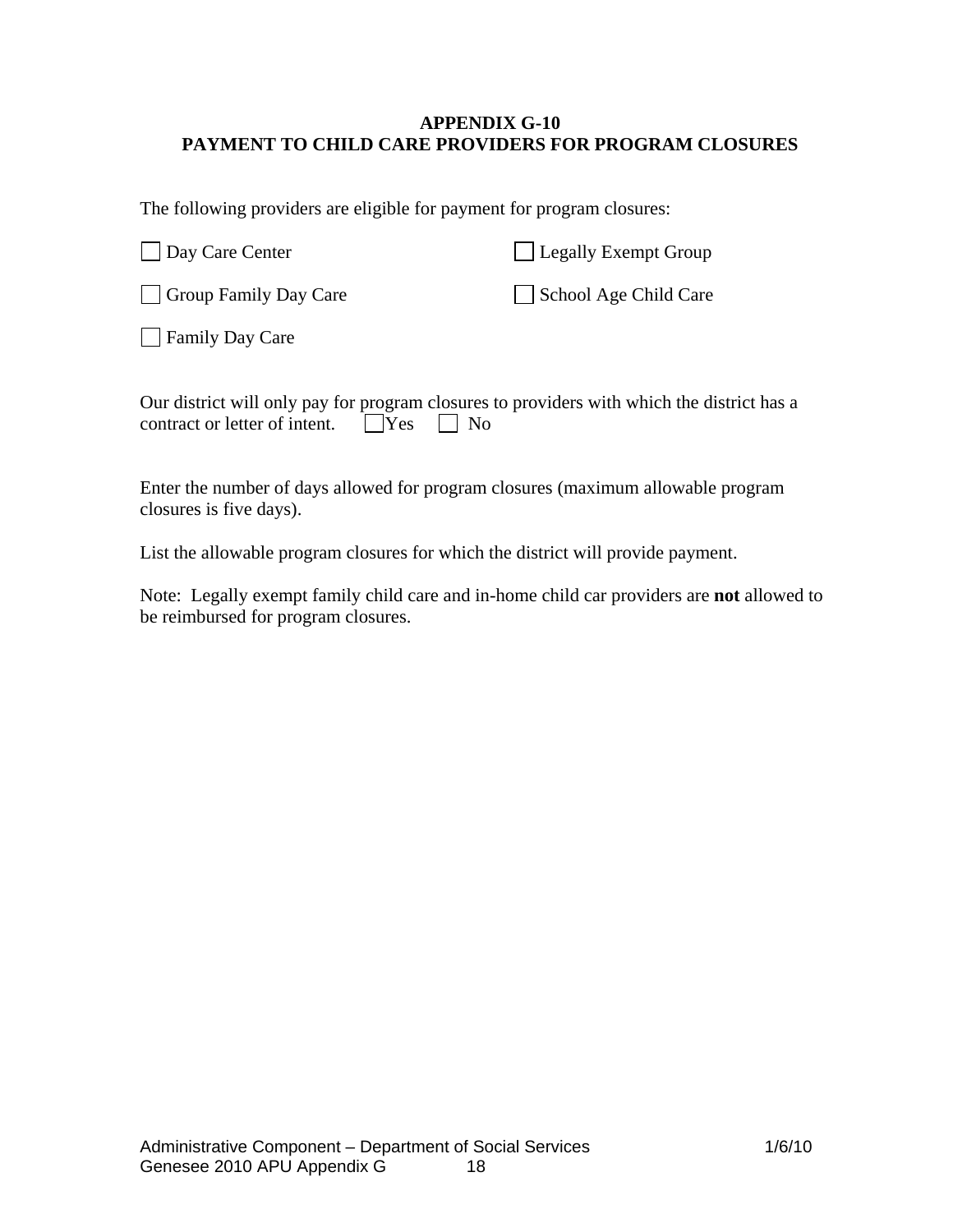## **APPENDIX G-11 TRANSPORTATION, DIFFERENTIAL PAYMENT RATES, ENHANCED MARKET RATES FOR LEGALLY EXMEPT, SLEEP**

### **Transportation**

Describe below under what circumstances and limitations if any your district will use to reimburse for transportation, what type of transportation will be reimbursed (public vs. private), and how much your district will pay (per mile or trip). Note if paying for transportation, Appendix F will need to reflect this choice.

## **Differential Payment Rates**

Indicate below the percentage above the market rate your district has chosen.

Accredited Programs may receive a differential payment up to  $\%$  above market rate.

Care during non-traditional hours may be paid up to  $\%$  above market rate.

Limitations to the above differentials are as follows:

Payments may not exceed 15% above market rate. However, if your district wishes to establish a payment rate that is in excess of 15% above the applicable market rate must describe below why the 15% maximum is insufficient to provide access within the district to accredited programs and/or care provided during non-traditional hours.

## **Enhanced Market Rate For Legally-Exempt Family and In-Home Child Care Providers**

If a district elects to establish a payment rate that is in excess of the enhanced market rate for legally- exempt family and in-home child care providers who have annually completed 10 or more hours of training and the training has been verified by the legally-exempt care giver enrollment agency. The district must state the percentage above the market rate it proposes to use.

 Our district is requesting to increase the legally-exempt enhanced market rate up to\_\_\_\_percent of the applicable registered family day care market rate. Market rate may not exceed 75 percent (75%) of the child care market rates established for registered family day care.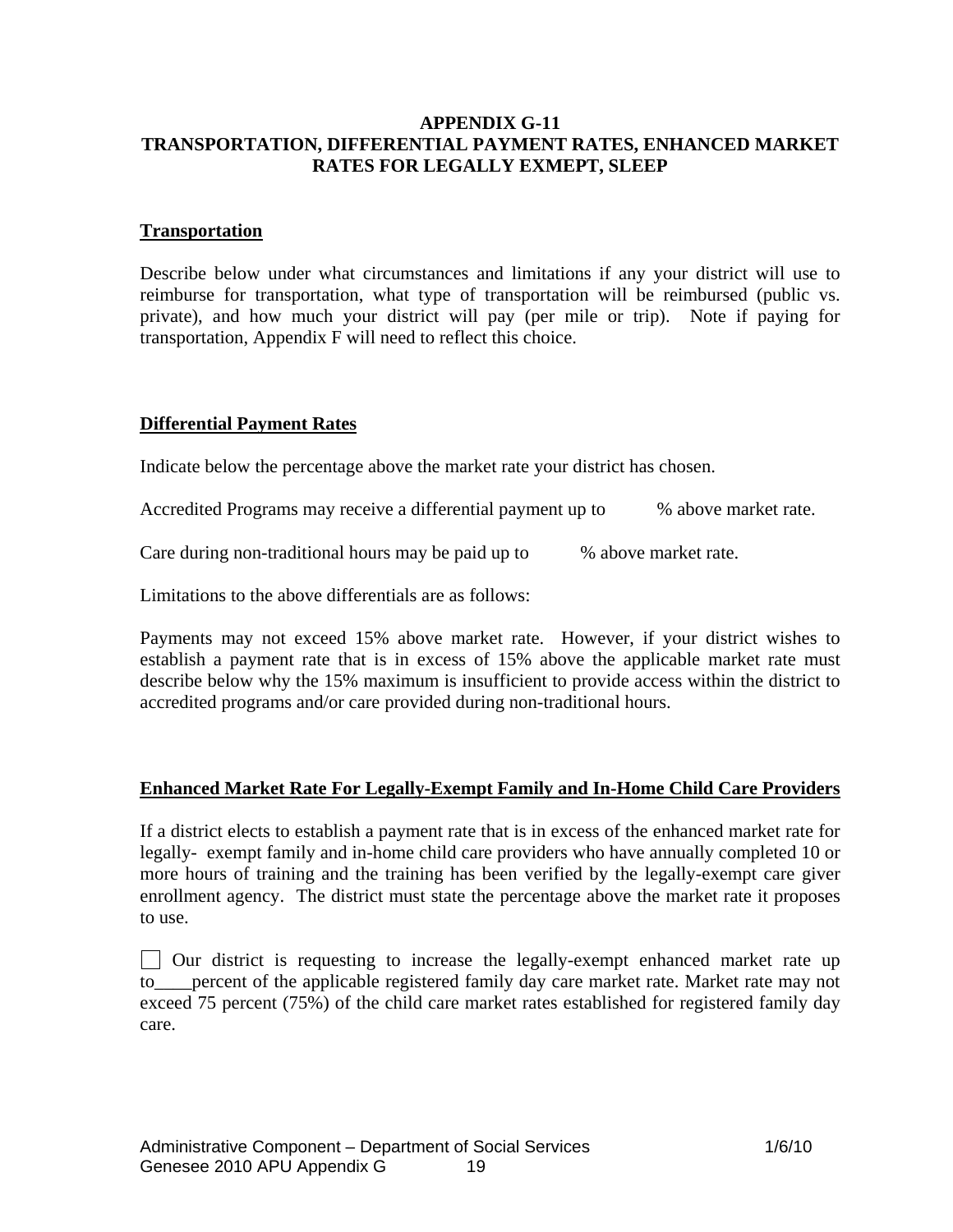A district that selects the option to increase the legally-exempt enhanced market rate must select one of the options listed below for implementation of the legally-exempt enhanced market rate:

 for all legally-exempt family and in-home child care providers that have been approved by the applicable legally-exempt caregiver enrollment agency; or

 $\Box$  for those legally-exempt family and in-home child care providers who were receiving the enhanced rate on the date of the regulations, but only for the remainder of their current oneyear enrollment period; or

 for those legally-exempt family and in-home child care providers who were receiving the enhanced rate on the date of the regulations, for the remainder of the time they remain enrolled and continue to meet the ten-hour annual training requirement.

## **Sleep**

The following describes the standards that will be used in evaluating whether or not to pay for child care services while a parent or caretaker that works a second or third shift sleeps and any limitations pertaining to payment:

Indicate the number of hours allowed by your district (maximum number of hours allowed is eight).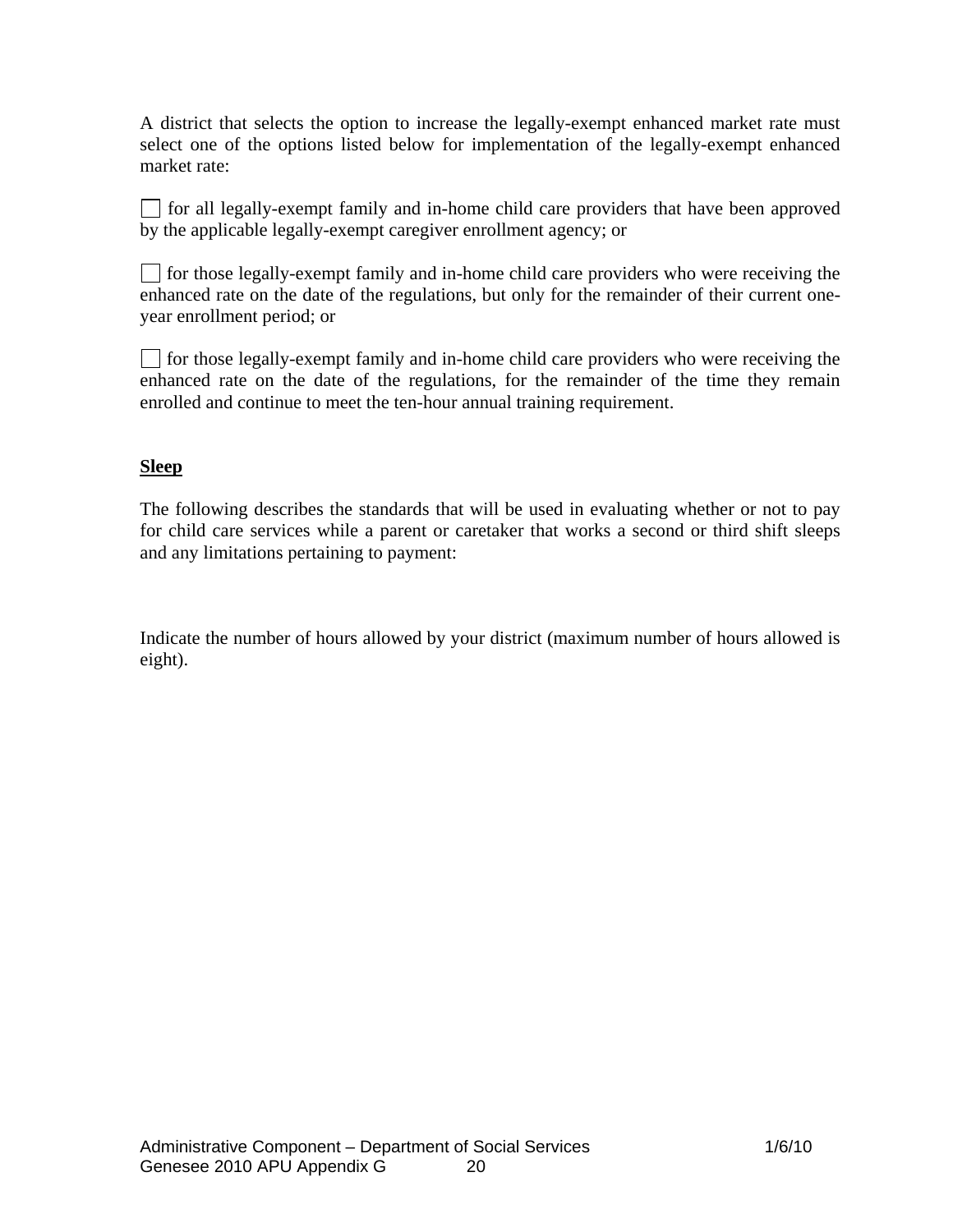## **APPENDIX G-12 CHILD CARE EXCEEDING 24 HOURS, CHILD CARE SERVICES UNIT, WAIVERS, BREAKS IN ACTIVITIES**

### Child Care Exceeding 24 Hours

Child care services may exceed 24 consecutive hours when such services are provided on a short-term emergency basis or in other cases where the caretaker's approved activity necessitates care for 24 hours on a limited basis.

Describe any limitations for payment of child care services that exceed 24 consecutive hours.

## **Child Care Services Unit**

 The Child Care Service Unit is the basis upon which a district will determine which household and/or family members should be counted in determining family size and countable family income.

Our district will include the following in the Child Care Services Unit (check which ones apply).

| $\Box$ 18 year old | $\Box$ 19 year old | $\Box$ 20 year old |
|--------------------|--------------------|--------------------|
|                    |                    |                    |

#### **-OR-**

Our district will include only the following in the Child Care Services Unit when it will benefit the family (check which ones apply).

| $\boxtimes$ 18 year old | $\Box$ 19 year old | $\Box$ 20 year old |
|-------------------------|--------------------|--------------------|

Describe the criteria your district will use to determine whether or not an 18, 19 or 20 year old is included in the Child Care Services Unit. **To maintain eligibility.**

## **Waivers**

Districts have the authority to request a waiver of any regulatory provision that is nonstatutory. Describe and justify why your district is requesting a waiver.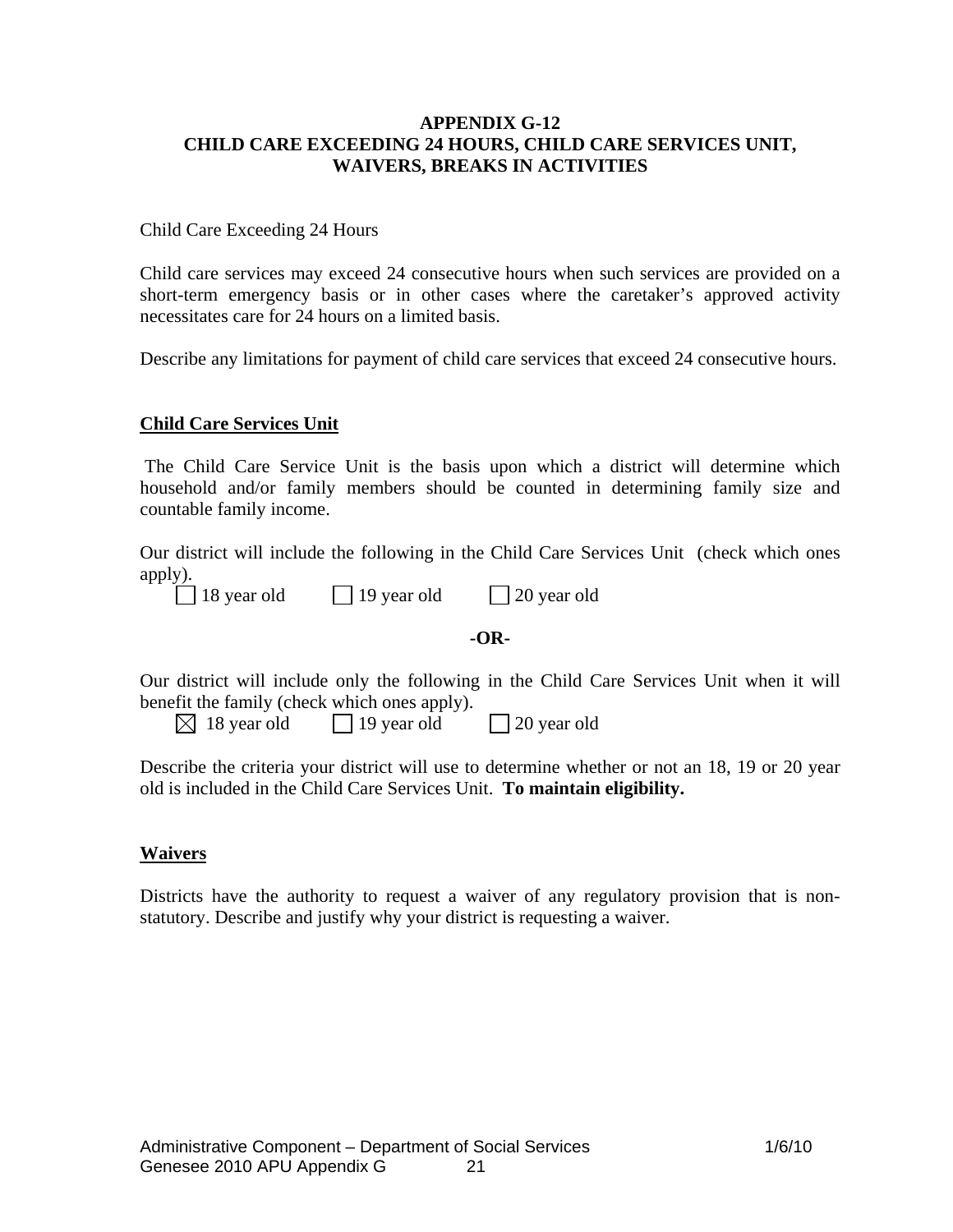### **Breaks in Activities**

Districts may pay for child care services for low income families during breaks in activities for a period not to exceed two weeks or for a period not to exceed one month where child care arrangements would otherwise be lost and the subsequent activity is expected to begin within that period (check one).

|  | $\boxtimes$ two weeks | $\Box$ four weeks |
|--|-----------------------|-------------------|
|--|-----------------------|-------------------|

Districts may provide child care services while the caretaker is waiting to enter an approved activity or employment or on a break between approved activities. The following low income families are eligible for child care services during a break in activities (check any that are eligible):

|  | $\Box$ entering an activity $\boxtimes$ waiting to begin employment $\Box$ break between activities |  |  |  |  |
|--|-----------------------------------------------------------------------------------------------------|--|--|--|--|
|--|-----------------------------------------------------------------------------------------------------|--|--|--|--|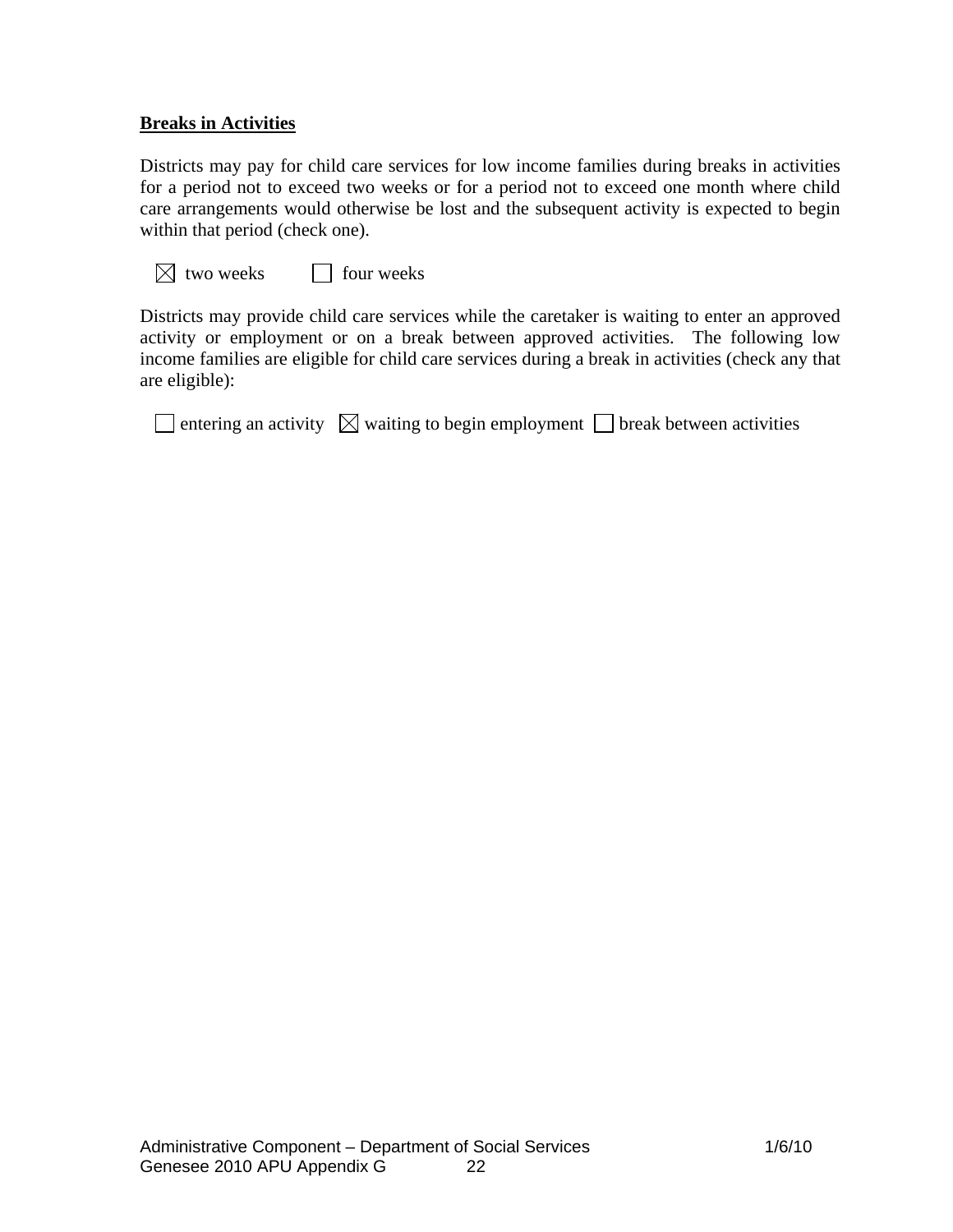### **APPENDIX H ANNUAL PLAN UPDATE CHECKLIST ADMINISTRATIVE COMPONENT – LOCAL DEPARTMENT OF SOCIAL SERVICES**

#### **Genesee County**

All Local Department of Social Services are required to complete this checklist. For each item below, please indicate by marking "YES" or "NO" whether there are any changes to report. For each item that is answered "Yes" or where a "NO" response is not an option, a written response is required clearly indicating what has changed and reason for the change. Reponses should be attached on separate page and added at the end of this appendix. . Please note that Appendices G-1 must be completed.

| <b>YES</b>             | NQ          |                                                                                                                                                                                                                                                                                           |
|------------------------|-------------|-------------------------------------------------------------------------------------------------------------------------------------------------------------------------------------------------------------------------------------------------------------------------------------------|
| XXX                    |             | <b>Financing Process</b><br>Ι.<br>General Information<br>a.<br>b. Purchase of Services<br>c. Performance or Outcome Based Provisions                                                                                                                                                      |
| $\boxtimes$            |             | <b>Monitoring Procedures</b><br>П.                                                                                                                                                                                                                                                        |
|                        |             | III. Appendices<br>Appendix $A - Legal Assurances$<br>a.<br>b. Appendix $B -$ Summary of Memorandum of Understanding with the                                                                                                                                                             |
| $\overline{\boxtimes}$ |             | District Attorney's Office for Child Protective Services<br>Appendix $C$ – Estimate of Persons to be Served<br>$\mathbf{c}$ .<br>Appendix D – Non-Residential Services to Victims of Domestic<br>d.                                                                                       |
|                        | $\boxtimes$ | Violence<br>e. Appendix E - Chafee Foster Care Independence Program Use of<br>Allocations                                                                                                                                                                                                 |
| $\boxtimes$            |             | Appendix F – Department of Social Services – Program Information<br>f.<br>Matrix                                                                                                                                                                                                          |
|                        |             | Appendix G – Child Care<br>g.<br>1. Appendix G-1 – Administration<br>2. Appendix G-2 – Other Eligible Families if Funds are Available<br>Appendix G-3 – Reasonable Distance, Very Low Income,<br>3.<br>Family Share, Case Closings and Case Openings, and Fraud and                       |
|                        |             | <b>Abuse Control Activities</b><br>4. Appendix G-4 – Districts Options<br>Appendix G-5 – Priority Populations<br>5.<br>Appendix G-6 – Funding Set-Asides<br>6.<br>Appendix G-7 – Title XX Child Care<br>7.<br>Appendix G-8 - Additional Local Standards for Child Care<br>8.<br>Providers |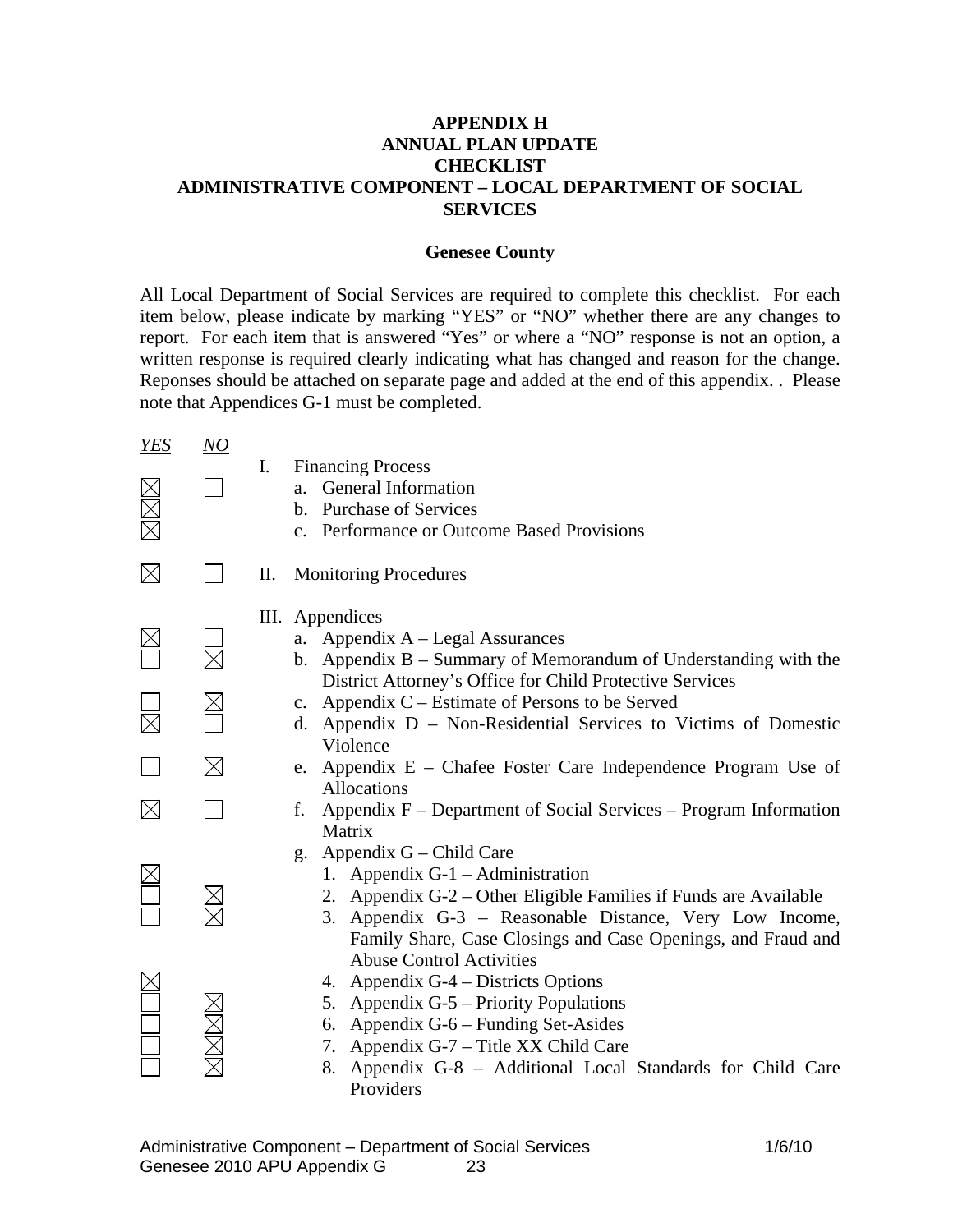

- 9. Appendix G-9 Payment to Child Care Providers for Absences  $\boxtimes$  10. Appendix G-10 Payment for Child Care Providers for Program
	- 10. Appendix G-10 Payment for Child Care Providers for Program Closures
	- $\boxtimes$  11. Appendix G-11 Transportation, Differential Payment Rates, and Sleep
		- 12. Appendix G-12 Child Care Exceeding 24 Hours, Child Care Service Unit, Waivers, Break in Activities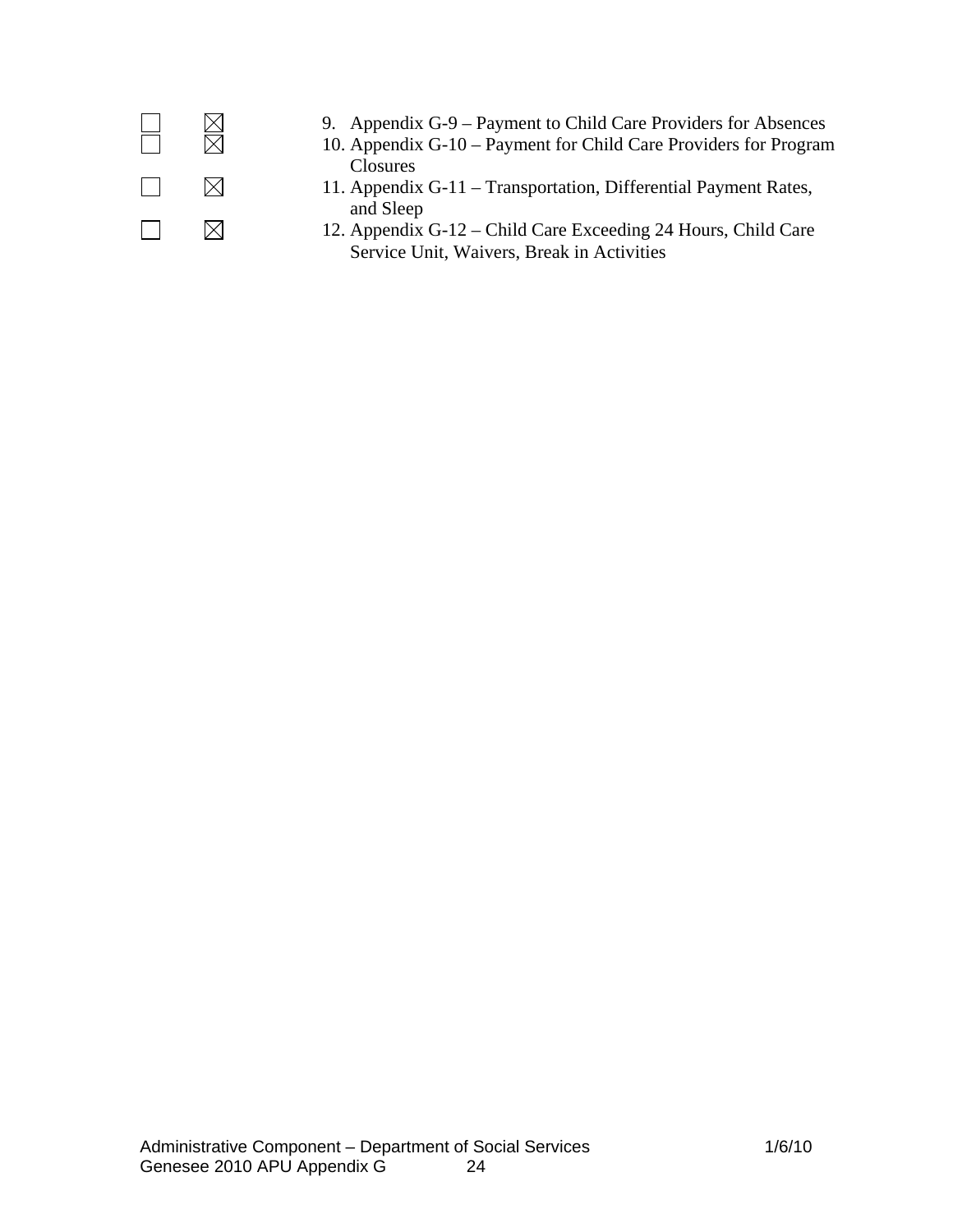### **APPENDIX H ANNUAL PLAN UPDATE CHECKLIST ADMINISTRATIVE COMPONENT – LOCAL DEPARTMENT OF SOCIAL SERVICES**

#### **Genesee County**

All Local Department of Social Services are required to complete this checklist. For each item below, please indicate by marking "YES" or "NO" whether there are any changes to report. For each item that is answered "Yes" or where a "NO" response is not an option, a written response is required clearly indicating what has changed and reason for the change. Reponses should be attached on separate page and added at the end of this appendix.

- *YES NO*
- I. Financing Process
	- a. General Information
	- b. Purchase of Services
	- c. Performance or Outcome Based Provisions
- $\Box$   $\boxtimes$  II. Monitoring Procedures
	- III. Appendices
- $\boxtimes$   $\Box$  a. Appendix A Legal Assurances
	- b. Appendix B Summary of Memorandum of Understanding with the District Attorney's Office for Child Protective Services (Check "No" if the memorandum is current, designates suitable locations for abandoned infants and there are no changes since the last CFSP or APU.)
	- $\boxtimes$  c. Appendix C Estimate of Persons to be Served<br>  $\boxtimes$  d. Appendix D Non-Residential Services to V
		- d. Appendix D Non-Residential Services to Victims of Domestic Violence
	- $\boxtimes$  e. Appendix E Chafee Foster Care Independence Program Use of Allocations
- $\boxtimes$   $\Box$  f. Appendix F Department of Social Services Program Information Matrix
	- g. Appendix G Child Care
		- 1. Appendix G-1 Administration
		- 2. Appendix G-2 Other Eligible Families if Funds are Available
		- 3. Appendix G-3 Reasonable Distance, Very Low Income, Family Share, Case Closings and Case Openings, and Fraud and Abuse Control Activities
		- 4. Appendix G-4 Districts Options
		- 5. Appendix G-5 Priority Populations
		- 6. Appendix G-6 Funding Set-Asides
		- 7. Appendix G-7 Title XX Child Care